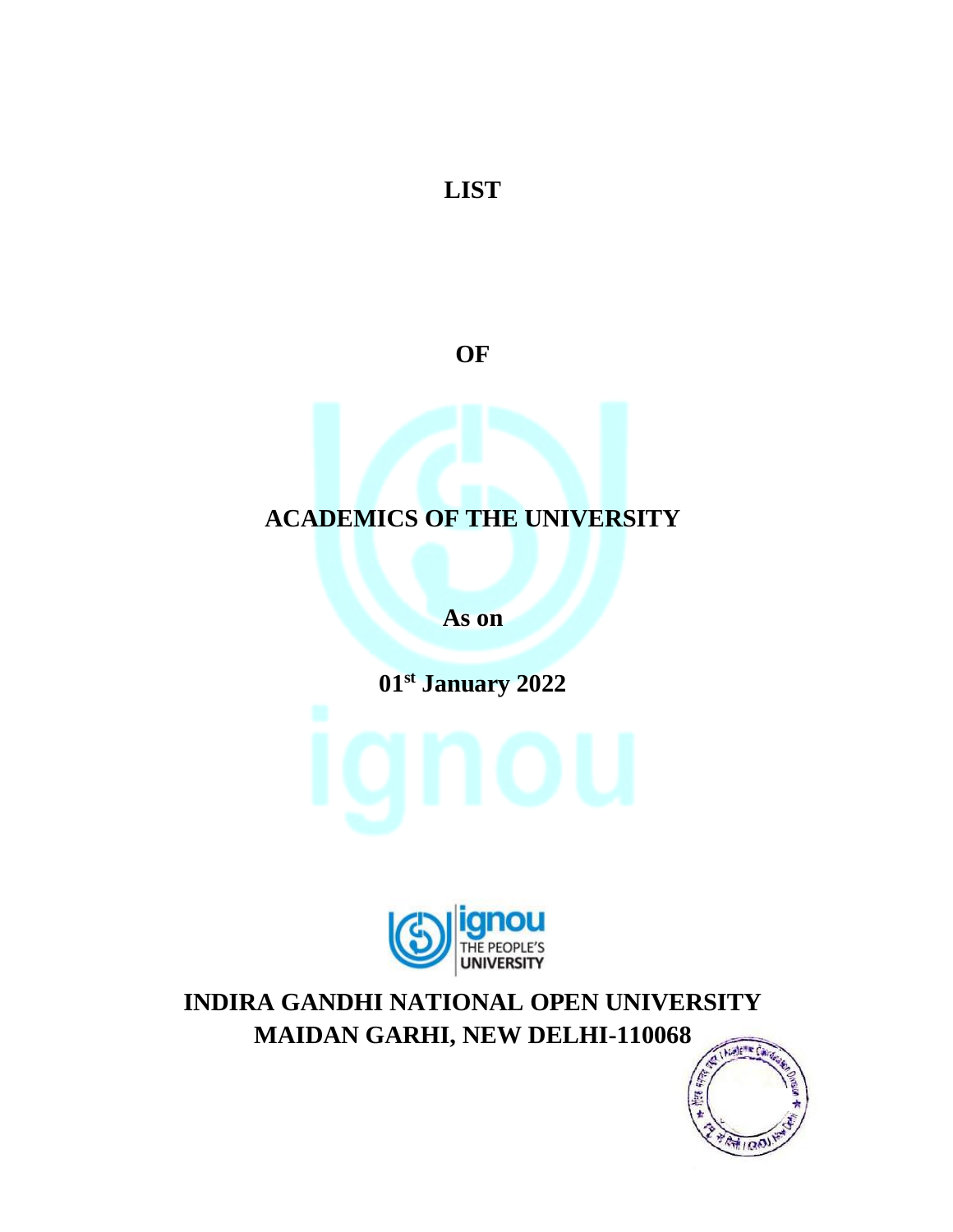*Indira Gandhi National Open University CO COO INDICAL COOLES <i>Academic Coordination Division* 



### **List of Academics Of the University As on 01.11.2021**

| <b>Academics</b>                                                                                | <b>Pre-Revised</b><br>(As per 6 <sup>th</sup> CPC)<br><b>Pay Band</b> | AGP              | <b>Revised pay scale</b><br>(As per $7th$ CPC)<br><b>New Pay Scale</b> |
|-------------------------------------------------------------------------------------------------|-----------------------------------------------------------------------|------------------|------------------------------------------------------------------------|
| <b>Senior Regional</b><br>Director/Additional<br><b>Director</b>                                | <b>PB-IV</b><br>(Rs. 37400-<br>67000)                                 | <b>Rs. 10000</b> | <b>Academic Level-14</b><br><b>Entry Pay –</b><br>Rs.1,44,200/-        |
| <b>Deputy Director</b> /<br><b>Regional Director/</b><br><b>Joint Director</b>                  | <b>PB-IV</b><br>(Rs. 37400-<br>67000)                                 | <b>Rs. 9000</b>  | <b>Academic Level – 13A</b><br>Entry Pay $-1,31,400/$ -                |
| <b>Assistant Director/</b><br><b>Assistant Regional</b><br>Director / equivalent<br>(Stage III) | <b>PB-III</b><br>(Rs. 15600-<br>39100)                                | <b>Rs. 8000</b>  | <b>Academic Level - 12</b><br>Entry Pay $-79,800/$ -                   |
| <b>Assistant Director/</b><br><b>Assistant Regional</b><br>Director/ (Stage II)                 | <b>PB-III</b><br>(Rs. 15600-<br><b>39100)</b>                         | <b>Rs. 7000</b>  | <b>Academic Level - 11</b><br><b>Entry Pay - 68,900/-</b>              |
| <i><b>Assistant</b></i><br>Director/Assistant<br><b>Regional Director</b><br>(Entry level)      | <b>PB-III</b><br>(Rs. 15600-<br><b>39100)</b>                         | <b>Rs. 6000</b>  | <b>Academic Level - 10</b><br><b>Entry Pay <math>-57,700/</math>-</b>  |

15

 $R + 100$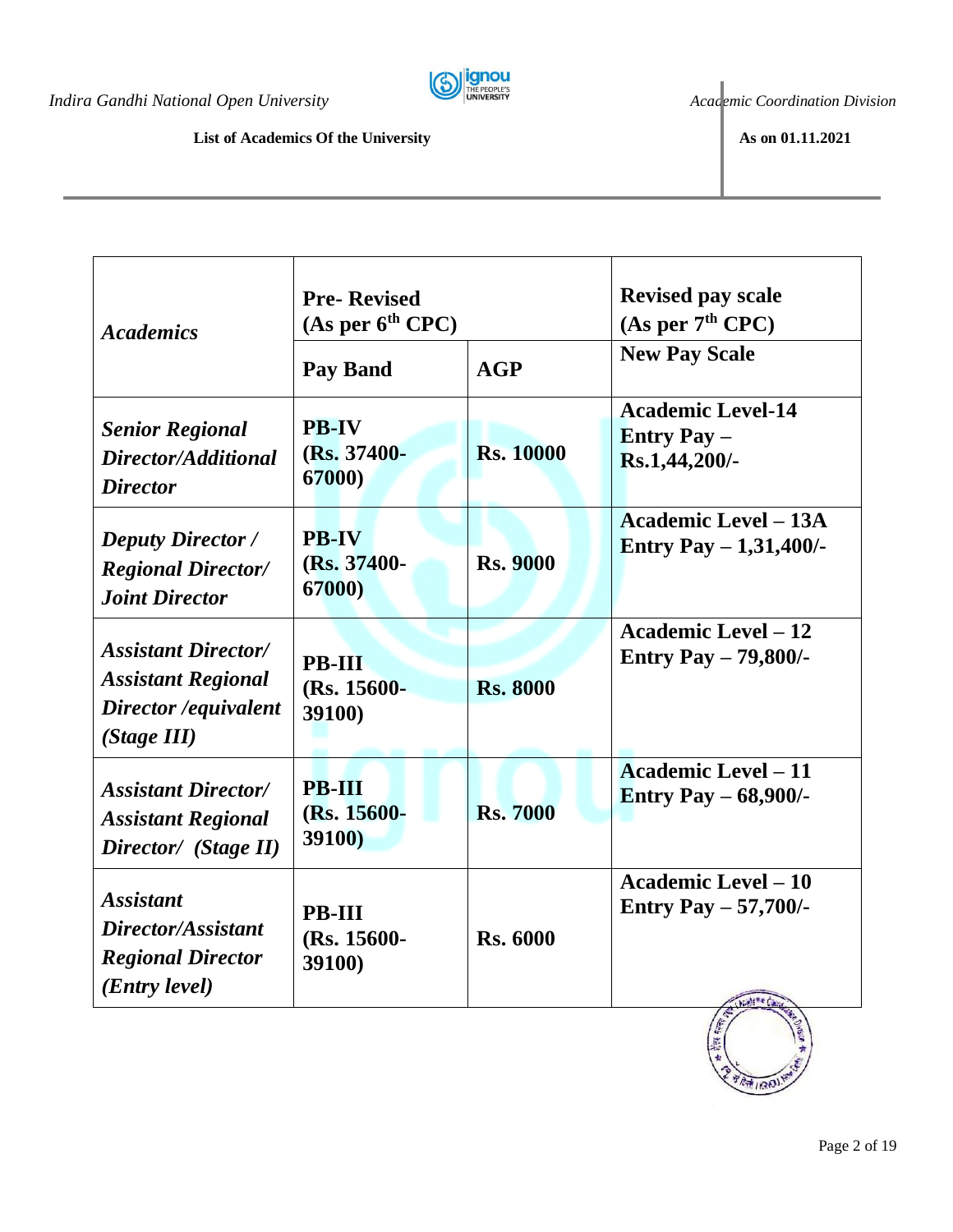

### **LIST OF SENIOR REGIONAL DIRECTOR**

#### **(ON DIRECT RECRUITMENT)**

#### **Academic Level-14 of 7th CPC (6th CPC- Rs.37400-67000 – AGP Rs. 10,000/-)**

| SI.<br>N <sub>0</sub> | EMP.<br>$\mathbf{ID}$ | <b>Name</b>                                                           | Division/<br>Centre/<br>Unit | Date of<br><b>Birth</b> | Date of<br>initial<br>joining in<br>the Univ. | Date of<br><b>Placement</b><br>in Rs 8000<br>AGP/<br>pre-<br>revised<br>scale | Date of<br><b>Placement</b><br>in 9000<br>AGP/<br><b>Academic</b><br>level 13A | Date of<br><b>Placement</b><br>in 10000<br>AGP/Aca<br>demic<br>level 14 | <b>Highes</b><br>t<br>Qualifi<br>cation | <b>Remarks</b>        |
|-----------------------|-----------------------|-----------------------------------------------------------------------|------------------------------|-------------------------|-----------------------------------------------|-------------------------------------------------------------------------------|--------------------------------------------------------------------------------|-------------------------------------------------------------------------|-----------------------------------------|-----------------------|
| 1.                    | 2436                  | Dr. S.<br>Mohapatra,<br>Sr Regional<br>Director $\&$<br>Director, RSD | <b>RSD</b>                   | 01.03.1960              | 27.05.1996                                    |                                                                               |                                                                                | 01.04.2006                                                              | M.Phil.<br>Ph.D.                        | Direct<br>recruitment |
| 2.                    | 2433                  | Dr. M.<br>Shanmugham,<br>Sr Regional<br>Director                      | RC,<br>Madurai               | 03.04.1965              | 11.04.1997                                    |                                                                               |                                                                                | 03.06.2011                                                              | M.Phil.<br>Ph.D.                        | Direct<br>recruitment |

### **LIST OF ADDITIONAL DIRECTOR/ SENIOR REGIONAL DIRECTOR (ON PROMOTION)**

| SI.<br>N <sub>0</sub> | EMP.<br>ID | <b>Name</b>                                                                | Division/<br>Centre/<br>Unit | Date of<br><b>Birth</b> | Date of<br>initial<br>joining in<br>the Univ. | Date of<br><b>Placement</b><br>in Rs 8000<br>AGP/<br>pre-<br>revised<br>scale | Date of<br><b>Placement</b><br>in 9000<br>AGP/<br><b>Academic</b><br>level 13A | Date of<br><b>Placement</b><br>in 10000<br><b>AGP/Aca</b><br>demic<br>level 14 | <b>Highes</b><br>t<br>Qualifi<br>cation | <b>Remarks</b>         |
|-----------------------|------------|----------------------------------------------------------------------------|------------------------------|-------------------------|-----------------------------------------------|-------------------------------------------------------------------------------|--------------------------------------------------------------------------------|--------------------------------------------------------------------------------|-----------------------------------------|------------------------|
| 3.                    | 2123       | Dr. Pankaj<br>Khare,<br>Addl.<br>Director                                  | Pⅅ                           | 13.03.1960              | 17.12.1988                                    | 07.01.1998                                                                    | 01.01.2006                                                                     | 01.01.2009                                                                     | M.<br>Tech.<br>Ph.D.                    | Promotion<br>under CAS |
| 4.                    | 2133       | Dr. Seema<br>Chandhok,<br>Deputy<br>Librarian                              | Lⅅ                           | 07.11.1964              | 28.09.1998                                    | 28.09.1999                                                                    | 01.01.2006                                                                     | 01.01.2009                                                                     | Ph.D.                                   | Promotion<br>under CAS |
| 5.                    | 2224       | Dr. S. Fiaz<br>Ahmed.<br>Addl.<br>Director $/$ Sr.<br>Regional<br>Director | RC,<br>Hyderab<br>ad         | 12.08.1960              | 15.09.1998                                    | 16.10.1999                                                                    | 01.01.2006                                                                     | 01.01.2009                                                                     | M.Phil.<br>Ph.D.                        | Promotion<br>under CAS |
| 6.                    | 2266       | Dr. S. Raja<br>Rao,                                                        | RC,<br>Portblair             | 07.06.1960              | 27.11.1989                                    | 27.11.1999                                                                    | 0101.2006                                                                      | 01.01.2009                                                                     | M.Phil.<br>Ph.D.                        | Promotion              |

### **Academic Level-14 of 7th CPC (6th CPC- Rs.37400-67000 – AGP Rs. 10,000/-)**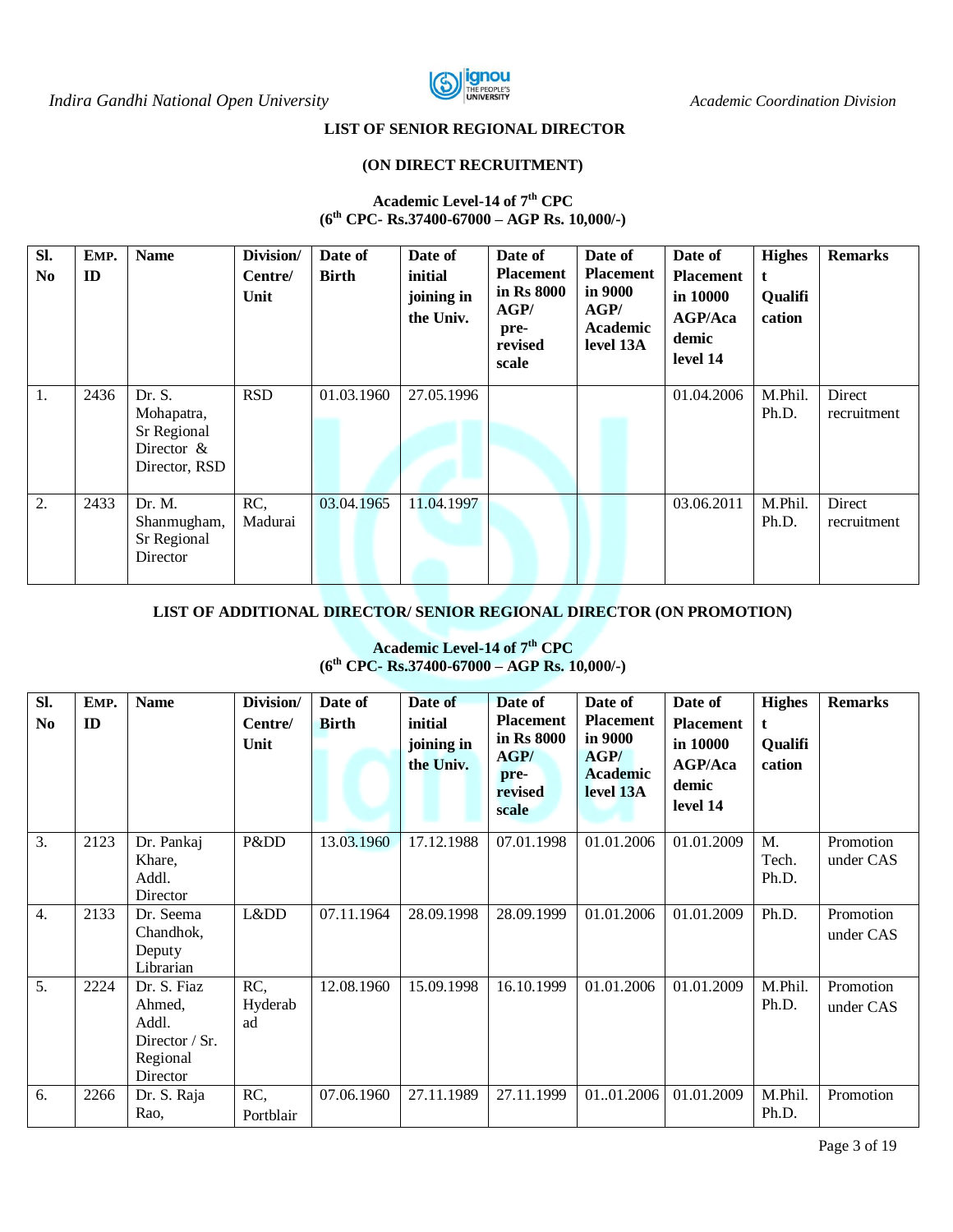

|     |      | Addl.                            |           |            |            |            |            |                          |         | under CAS |
|-----|------|----------------------------------|-----------|------------|------------|------------|------------|--------------------------|---------|-----------|
|     |      | Director / Sr.<br>Regional       |           |            |            |            |            |                          |         |           |
|     |      | Director                         |           |            |            |            |            |                          |         |           |
| 7.  | 2278 | Dr. $U.\overline{C}$ .           | RC,       | 31.01.1967 | 27.011990  | 30.11.1999 | 01.01.2006 | 01.01.2009               | M.Phil. | Promotion |
|     |      | Pandey,                          | Bhopal    |            |            |            |            |                          | Ph.D.   | under CAS |
|     |      | Addl.                            |           |            |            |            |            |                          |         |           |
|     |      | Director / Sr.<br>Regional       |           |            |            |            |            |                          |         |           |
|     |      | Director                         |           |            |            |            |            |                          |         |           |
| 8.  | 2125 | Dr. Sanjeev                      | RC,       | 20.07.1960 | 20.10.2000 | 20.02.2000 | 01.01.2006 | 01.01.2009               | Ph.D.   | Promotion |
|     |      | Pandey                           | Delhi III |            |            |            |            |                          |         | under CAS |
|     |      | Addl.                            |           |            |            |            |            |                          |         |           |
|     |      | Director / Sr.                   |           |            |            |            |            |                          |         |           |
|     |      | Regional<br>Director             |           |            |            |            |            |                          |         |           |
| 9.  | 2204 | Dr.                              | RC,       | 06.02.1963 | 01.11.1989 | 20.07.2001 | 01.01.2006 | 01.01.2009               | Ph.D.   | Promotion |
|     |      | Kameshwari                       | Panaji    |            |            |            |            |                          |         | under CAS |
|     |      | Moorthy                          |           |            |            |            |            |                          |         |           |
|     |      | Addl.                            |           |            |            |            |            |                          |         |           |
|     |      | Director / Sr.                   |           |            |            |            |            |                          |         |           |
|     |      | Regional<br>Director             |           |            |            |            |            |                          |         |           |
| 10. | 2259 | Dr.                              | RC,       | 12.08.1964 | 28.12.1992 | 28.12.2001 | 01.01.2006 | 01.01.2009               | Ph.D.   | Promotion |
|     |      | Manorama                         | Lucknow   |            |            |            |            |                          |         | under CAS |
|     |      | Singh,                           |           |            |            |            |            |                          |         |           |
|     |      | Addl.<br>Director / Sr.          |           |            |            |            |            |                          |         |           |
|     |      | Regional                         |           |            |            |            |            |                          |         |           |
|     |      | Director                         |           |            |            |            |            |                          |         |           |
| 11. | 2258 | Dr. Amit                         | RC,       | 01.07.1963 | 31.12.1992 | 31.12.2001 | 01.01.2006 | 01.01.2009               | Ph.D.   | Promotion |
|     |      | Chaturvedi,                      | Noida     |            |            |            |            |                          |         | under CAS |
|     |      | Addl.<br>Director / Sr.          |           |            |            |            |            |                          |         |           |
|     |      | Regional                         |           |            |            |            |            |                          |         |           |
|     |      | Director                         |           |            |            |            |            |                          |         |           |
| 12. | 2448 | Dr. P.                           | RC,       | 29.10.1961 | 07.01.1989 | 07.01.2002 | 01.01.2006 | 01.01.2009               | Ph.D.   | Promotion |
|     |      | Sivaswaroop,                     | Nagpur    |            |            |            |            |                          |         | under CAS |
|     |      | Sr. Regional                     |           |            |            |            |            |                          |         |           |
| 13. | 2445 | Director<br>Dr. K.S.             | RC,       | 04.01.1960 | 28.08.2002 | 28.08.2002 | 01.01.2006 | 01.01.2009               | Ph.D.   | Promotion |
|     |      | Chakraborty,                     | Agartala  |            |            |            |            |                          |         | under CAS |
|     |      | Addl.                            |           |            |            |            |            |                          |         |           |
|     |      | Director / Sr.                   |           |            |            |            |            |                          |         |           |
|     |      | Regional                         |           |            |            |            |            |                          |         |           |
| 14. | 2261 | Director<br>Dr. $\overline{K}$ . | RC,       | 24.03.1965 | 10.01.1994 | 10.01.2003 | 10.01.2006 | $\overline{10.01}$ .2009 | M.Phil. | Promotion |
|     |      | Panneerselva                     | Chennai   |            |            |            |            |                          | Ph.D.   | under CAS |
|     |      | m,                               |           |            |            |            |            |                          |         |           |
|     |      | Addl.                            |           |            |            |            |            |                          |         |           |
|     |      | Director / Sr.                   |           |            |            |            |            |                          |         |           |
|     |      | Regional<br>Director             |           |            |            |            |            |                          |         |           |
| 15. | 2231 | Dr. S.K.                         | RC,       | 25.06.1963 | 24.03.1994 | 24.03.2003 | 24.03.2006 | 24.03.2009               | M.Phil. | Promotion |
|     |      | Tripathi,                        | Bhubane   |            |            |            |            |                          | Ph.D.   |           |
|     |      | Addl.                            |           |            |            |            |            |                          |         |           |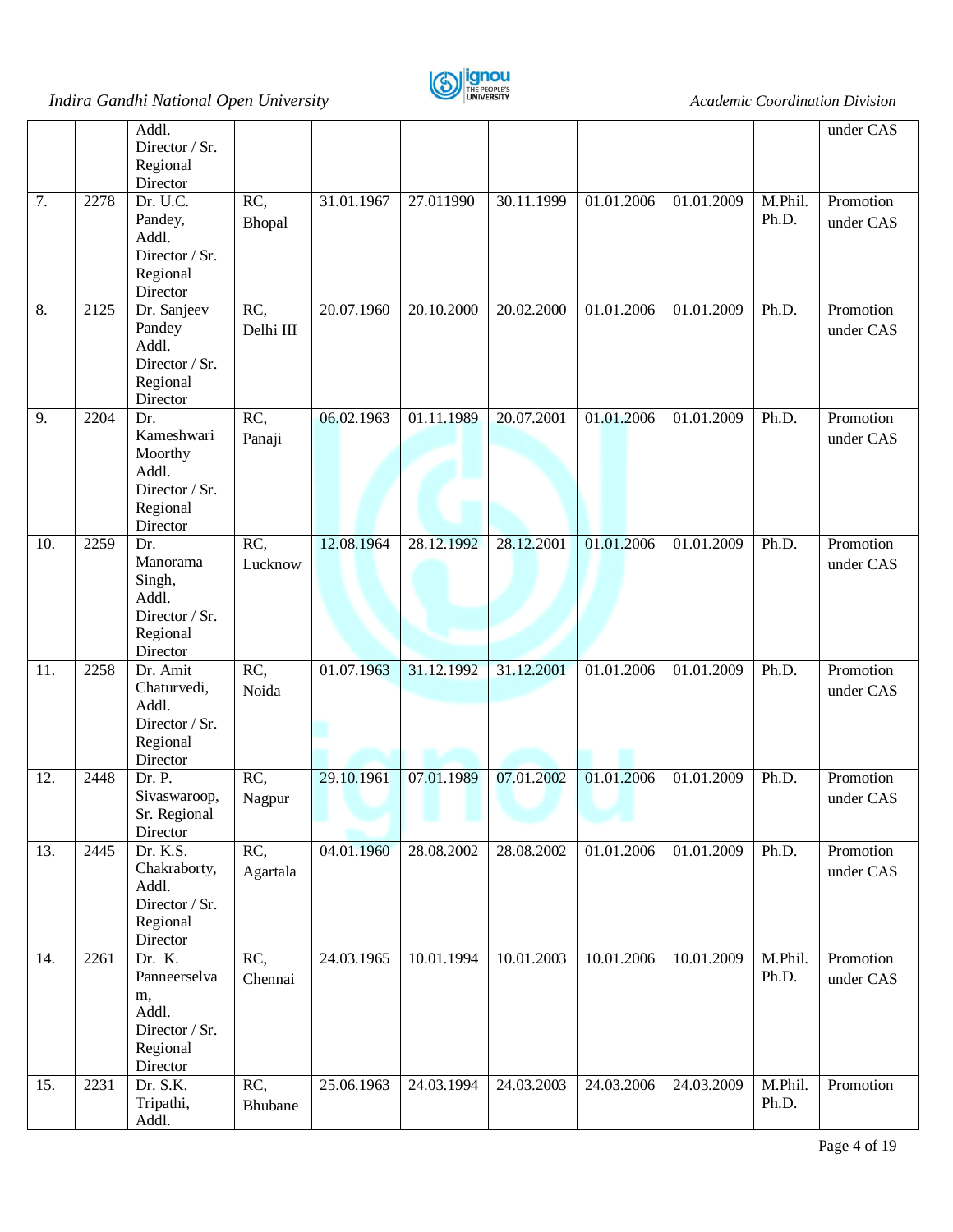

|     |      | Director / Sr.               | shwar      |                          |                          |            |            |            |         | under CAS |
|-----|------|------------------------------|------------|--------------------------|--------------------------|------------|------------|------------|---------|-----------|
|     |      | Regional                     |            |                          |                          |            |            |            |         |           |
|     |      | Director                     |            |                          |                          |            |            |            |         |           |
| 16. | 2222 | Dr. A.K.                     | RC,        | $\overline{01.01}$ .1965 | 17.04.1997               | 24.06.2003 | 24.06.2006 | 24.06.2009 | Ph.D.   | Promotion |
|     |      | Dimri,                       | Chandiga   |                          |                          |            |            |            |         | under CAS |
|     |      | Addl.                        | rh         |                          |                          |            |            |            |         |           |
|     |      | Director / Sr.               |            |                          |                          |            |            |            |         |           |
|     |      | Regional                     |            |                          |                          |            |            |            |         |           |
|     |      | Director                     |            |                          |                          |            |            |            |         |           |
| 17. | 2220 | Dr. Asha                     | RC,        | 05.05.1960               | 01.04.1998               | 30.04.2004 | 01.01.2006 | 01.01.2009 | M.Phil. | Promotion |
|     |      | Sharma,                      | Dehradu    |                          |                          |            |            |            | Ph.D.   | under CAS |
|     |      | Addl.                        | n          |                          |                          |            |            |            |         |           |
|     |      | Director / Sr.               |            |                          |                          |            |            |            |         |           |
|     |      | Regional                     |            |                          |                          |            |            |            |         |           |
|     |      | Director                     |            |                          |                          |            |            |            |         |           |
| 18. | 2119 | Dr. Bharat                   | Student    | 09.06.1964               | 19.04.1994               | 23.07.2005 | 23.07.2008 | 23.07.2011 | M.Phil. | Promotion |
|     |      | Bhushan,                     | Support    |                          |                          |            |            |            | Ph.D.   | under CAS |
|     |      | Addl.                        | Centre     |                          |                          |            |            |            |         |           |
|     |      | Director &                   |            |                          |                          |            |            |            |         |           |
| 19. | 2255 | Director $(I/c)$<br>Dr. S.S. | RC,        | 10.01.1961               | 20.12.1996               | 20.12.2005 | 20.12.2008 | 20.12.2011 | Ph.D.   | Promotion |
|     |      | Singh,                       |            |                          |                          |            |            |            |         |           |
|     |      | Addl.                        | Darbhan    |                          |                          |            |            |            |         | under CAS |
|     |      | Director / Sr.               | ga         |                          |                          |            |            |            |         |           |
|     |      | Regional                     |            |                          |                          |            |            |            |         |           |
|     |      | Director                     |            |                          |                          |            |            |            |         |           |
| 20. | 2415 | Dr. Kannan                   | RC,        | 30.06.1962               | 26.12.1996               | 26.12.2005 | 26.12.2008 | 26.12.2011 | M.Phil. | Promotion |
|     |      | Sharma,                      | Delhi II   |                          |                          |            |            |            | Ph.D.   | under CAS |
|     |      | Addl.                        |            |                          |                          |            |            |            |         |           |
|     |      | Director / Sr.               |            |                          |                          |            |            |            |         |           |
|     |      | Regional                     |            |                          |                          |            |            |            |         |           |
|     |      | Director                     |            |                          |                          |            |            |            |         |           |
| 21. | 2223 | Dr. D.R.                     | RC, Pune   | $\overline{01.07.1963}$  | 13.01.1997               | 13.01.2006 | 13.01.2009 | 13.01.2012 | M.Phil. | Promotion |
|     |      | Sharma,                      |            |                          |                          |            |            |            | Ph.D.   | under CAS |
|     |      | Addl.                        |            |                          |                          |            |            |            |         |           |
|     |      | Director / Sr.               |            |                          |                          |            |            |            |         |           |
|     |      | Regional                     |            |                          |                          |            |            |            |         |           |
|     |      | Director                     |            |                          |                          |            |            |            |         |           |
| 22  | 2132 | Dr. V.K.                     | Lⅅ         | 15.03.1966               | $\mid$ 24.01.2006 $\mid$ | 24.01.2006 | 24.01.2009 | 24.01.2012 | Ph.D.   | Promotion |
|     |      | Jagajeevan,                  |            |                          |                          |            |            |            |         | under CAS |
|     |      | Deputy                       |            |                          |                          |            |            |            |         |           |
|     |      | Librarian (Sr                |            |                          |                          |            |            |            |         |           |
|     |      | scale)                       |            |                          |                          |            |            |            |         |           |
| 23. | 2318 | Dr. J.S.                     | RC,        | 01.09.1970               | 06.01.1997               | 06.01.2007 | 06.01.2010 | 06.01.2013 | M.Phil. | Promotion |
|     |      | Dorothy,                     | Cochin     |                          |                          |            |            |            | Ph.D.   | under CAS |
|     |      | Addl.                        |            |                          |                          |            |            |            |         |           |
|     |      | Director / Sr.               |            |                          |                          |            |            |            |         |           |
|     |      | Regional                     |            |                          |                          |            |            |            |         |           |
|     |      | Director                     | <b>RSD</b> |                          |                          |            | 26.02.2010 |            | Ph.D.   | Promotion |
| 24. | 2477 | Dr. Hema                     |            | 10.05.1962               | 04.10.2000               | 26.02.2007 |            | 26.02.2013 |         |           |
|     |      | Pant,<br>Addl.               |            |                          |                          |            |            |            |         | under CAS |
|     |      | Director                     |            |                          |                          |            |            |            |         |           |
| 25. | 2194 | Dr. Avani                    | RC,        | 06.10.1963               | 17.01.1997               | 17.01.2008 | 17.01.2011 | 17.01.2014 | Ph.D.   | Promotion |
|     |      | Trivedi Bhatt,               |            |                          |                          |            |            |            |         |           |
|     |      | Addl.                        | Ahmeda     |                          |                          |            |            |            |         |           |
|     |      |                              |            |                          |                          |            |            |            |         |           |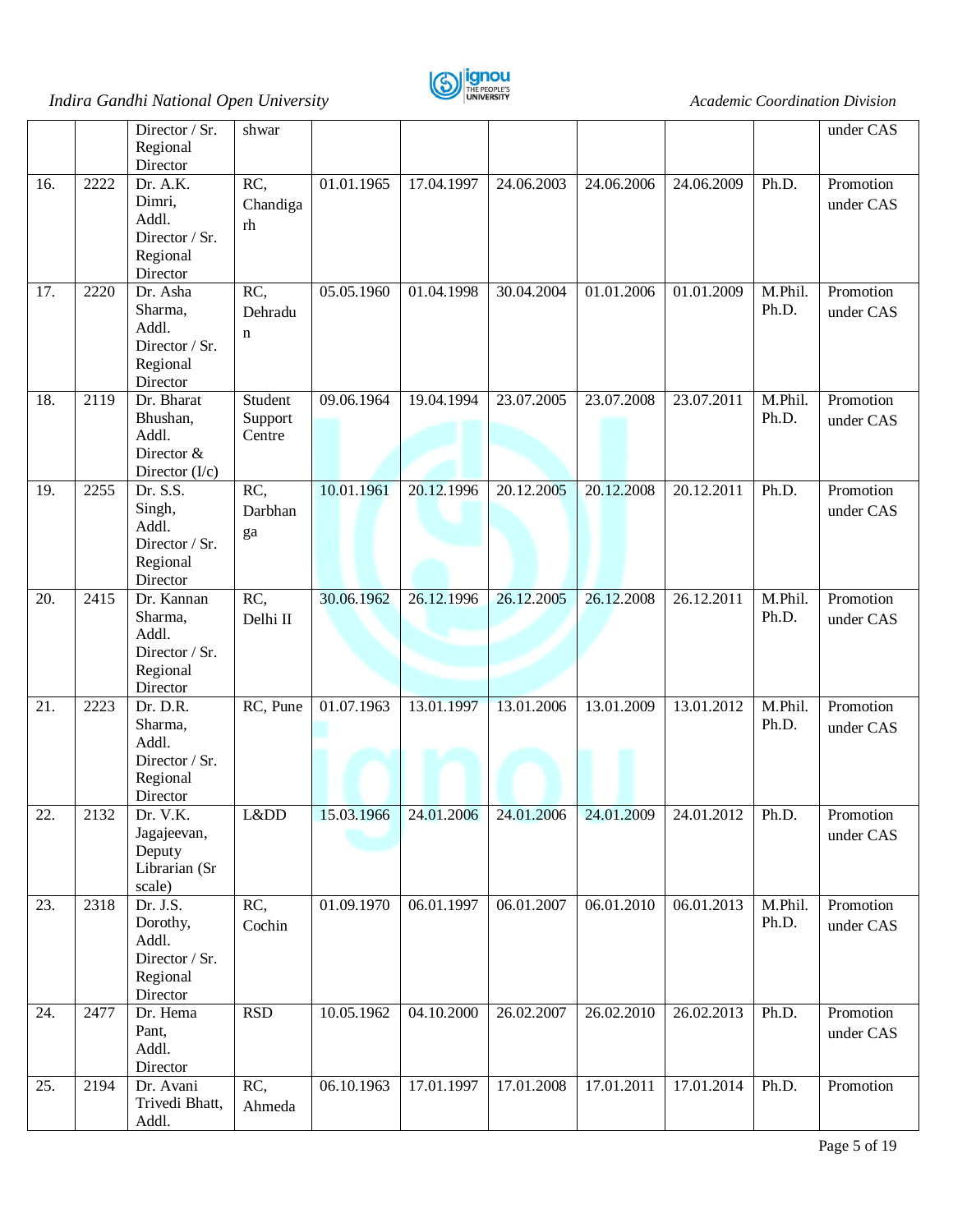

|     |      | Director / Sr.<br>Regional<br>Director                                            | bad                                                     |            |                         |            |            |            |                  | under CAS              |
|-----|------|-----------------------------------------------------------------------------------|---------------------------------------------------------|------------|-------------------------|------------|------------|------------|------------------|------------------------|
| 26. | 2390 | Dr. Dev Kant<br>Rao,<br>Addl.<br>Director &<br>Director $(I/c)$                   | Academi<br>$\mathbf{c}$<br>Coordina<br>tion<br>Division | 14.04.1973 | 29.05.2008              | 29.05.2008 | 29.05.2011 | 29.05.2014 | M.Phil.<br>Ph.D. | Promotion<br>under CAS |
| 27. | 2785 | Dr. Abhilash<br>Nayak,<br>Addl.<br>Director / Sr.<br>Regional<br>Director         | RC,<br>Patna                                            | 01.06.1966 | 22.12.2008              | 22.11.2008 | 22.12.2011 | 22.12.2014 | M.Phil.<br>Ph.D. | Promotion<br>under CAS |
| 28. | 2232 | Dr.<br>Subhakanta<br>Mohanty,<br>Addl.<br>Director / Sr.<br>Regional<br>Director  | RC,<br>Ranchi                                           | 03.06.1966 | $\overline{25.01.1993}$ | 25.09.2009 | 25.09.2012 | 25.09.2015 | Ph.D.            | Promotion<br>under CAS |
| 29. | 2392 | Dr. Siran<br>Mukherji,<br>Addl.<br>Director                                       | RC,<br>Noida                                            | 19.07.1971 | 29.12.2000              | 20.08.2010 | 20.08.2013 | 20.08.2016 | Ph.D.            | Promotion<br>under CAS |
| 30. | 4083 | Dr. Poonam<br>Kumari<br>Singh,<br>Addl.<br>Director / Sr.<br>Regional<br>Director | $RC$ ,<br>Karnal                                        | 19.08.1960 | 01.02.2012              | 01.02.2012 | 01.02.2015 | 01.02.2018 | Ph.D.            | Promotion<br>under CAS |
| 31. | 4080 | Dr. S. Radha<br>Addl.<br>Director / Sr.<br>Regional<br>Director                   | RC,<br>Bangalor<br>e                                    | 31.01.1963 | 10.02.2012              | 10.02.2012 | 10.02.2015 | 10.02.2018 | M.Phil.<br>Ph.D. | Promotion<br>under CAS |
|     |      |                                                                                   |                                                         |            |                         |            |            |            |                  |                        |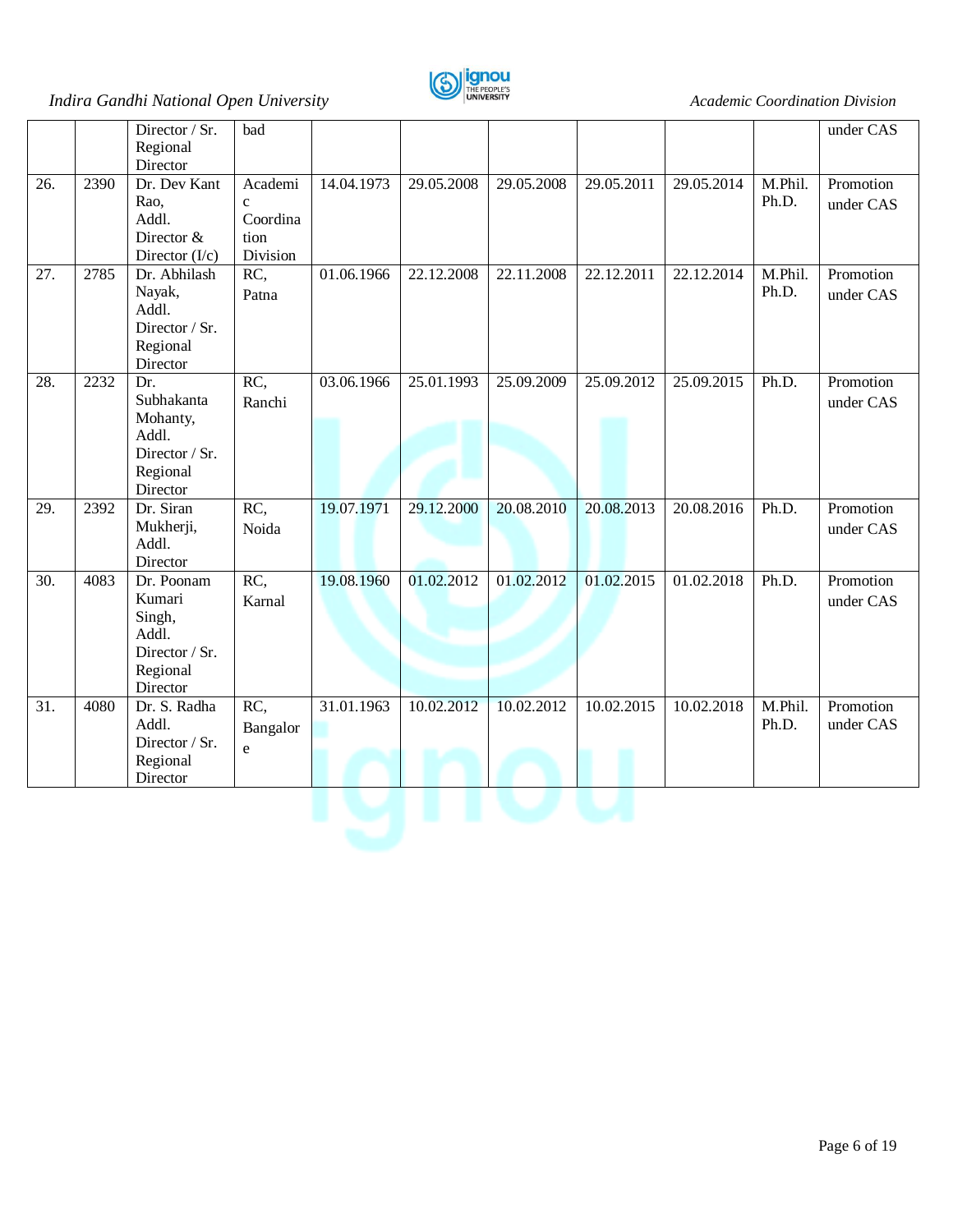

#### **LIST OF REGIONAL DIRECTOR/DEPUTY DIRECTOR Academic Level-13A of 7th CPC (6th CPC- Rs.37400-67000 – AGP Rs. 9,000/-)**

| SI.<br>N <sub>0</sub> | EMP.<br>ID | <b>Name</b>                                           | Division/<br>Centre/U<br>nit                          | Date of<br><b>Birth</b> | Date of<br>initial<br>joining in | Date of<br><b>Placement</b><br>in Rs 8000 | Date of<br><b>Placement</b><br>in 9000 | <b>Highest</b><br>Qualifica<br>tion | <b>Remarks</b>            |
|-----------------------|------------|-------------------------------------------------------|-------------------------------------------------------|-------------------------|----------------------------------|-------------------------------------------|----------------------------------------|-------------------------------------|---------------------------|
|                       |            |                                                       |                                                       |                         | the Univ.                        | AGP/ pre-<br>revised<br>scale             | <b>AGP/Acad</b><br>emic level<br>13A   |                                     |                           |
| 32.                   | 2122       | Dr. M.<br>Chandrasekharan<br>Nair,<br>Deputy Director | Pⅅ                                                    | 31.07.1961              | 24.02.1998                       | 24.02.1998                                | 01.01.2006                             | Ph. D.                              | Promotion<br>under<br>CAS |
| 33.                   | 2208       | Ms. Namrata<br>Hagjer,<br><b>Regional Director</b>    | RC,<br>Shillong                                       | 06.02.1962              | 29.11.1989                       | 29.11.1999                                | 01.01.2006                             | M.Phil.                             | Promotion<br>under<br>CAS |
| 34.                   | 2346       | Dr. V.P. Rupam,<br>Deputy Director                    | <b>Student</b><br>Registrati<br>on<br><b>Division</b> | 12.07.1964              | 18.12.1989                       | 08.12.2000                                | 01.01.2006                             | Ph.D.                               | Promotion<br>under<br>CAS |
| 35.                   | 2432       | Dr. H. Sangeeta<br>Majhi<br><b>Regional Director</b>  | RC,<br>Raipur                                         | 07.04.1966              | 27.07.1992                       | 22.07.2001                                | 01.01.2006                             | M.Phil.,<br>Ph.D.                   | Promotion<br>under<br>CAS |
| 36.                   | 2337       | Dr. Asad Nizam,<br>Deputy Director                    | <b>EMPC</b>                                           | 07.05.1961              | 14.07.1988                       | 17.06.2002                                | 01.01.2006                             | Ph.D.                               | Promotion<br>under<br>CAS |
| 37.                   | 2210       | Dr. S.R.<br>Zonunthara,<br><b>Regional Director</b>   | RC,<br>Aizawl                                         | 14.09.1964              | 09.01.2006                       | 09.01.2006                                | 09.01.2006                             | Ph.D.                               | Promotion<br>under<br>CAS |
| 38.                   | 2275       | Dr. Ashwini<br>Kumar,<br>Deputy Director              | REC,<br>Lucknow                                       | 01.07.1966              | 25.10.1993                       | 25.03.2003                                | 25.03.2006                             | Ph.D.                               | Promotion<br>under<br>CAS |
| 39.                   | 2221       | Dr. Ranjan<br>Kumar,<br>Deputy Director               | RC,<br>Dehradun                                       | 23.04.1963              | 05.06.1998                       | 01.01.2005                                | 01.01.2008                             | Ph.D.                               | Promotion<br>under<br>CAS |
| 40.                   | 2420       | Ms. Sangeeta<br>Saxena,<br>Deputy Director            | <b>EMPC</b>                                           | 28.10.1960              | 01.04.1987                       | 10.02.2005                                | 10.02.2008                             | <b>MA</b>                           | Promotion<br>under<br>CAS |
| 41.                   | 2341       | Shri M. Raja<br>Mannar,<br>Deputy Director            | <b>EMPC</b>                                           | 12.04.1961              | 06.03.1995                       | 06.03.2005                                | 06.3.2008                              | M.Phil.                             | Promotion<br>under<br>CAS |
| 42.                   | 2265       | Dr. B. Sukumar,<br><b>Regional Director</b>           | RC,<br>Thiruvana<br>nthapuram                         | 24.07.1961              | 30.09.1992                       | 23.07.2005                                | 23.07.2008                             | Ph.D.                               | Promotion<br>under<br>CAS |
| 43.                   | 2421       | Dr. T.<br>Sangameshwar<br>Rao,<br>Deputy Director     | <b>EMPC</b>                                           | 27.05.1961              | 03.04.1987                       | 28.10.2005                                | 28.10.2008                             | Ph.D.                               | Promotion<br>under<br>CAS |
| 44.                   | 2442       | Dr. Ila Das,<br>Deputy Director                       | REC,                                                  | 15.08.1963              | 11.12.1996                       | 11.12.2005                                | 11.12.2008                             | M.Phil.,<br>Ph.D.                   | Promotion<br>under        |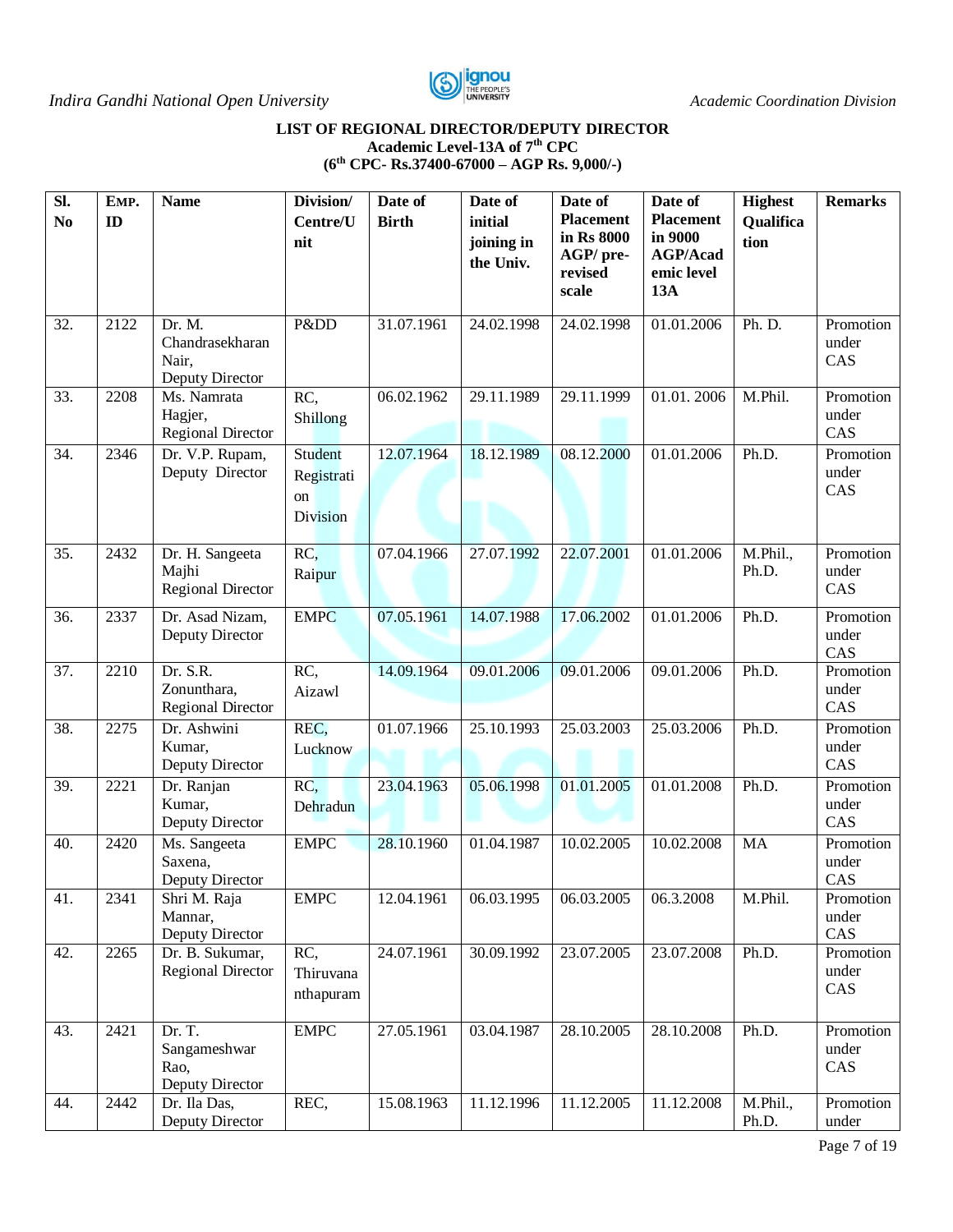

|     |      |                                                                                     | Shillong        |            |            |            |            |                   | CAS                       |
|-----|------|-------------------------------------------------------------------------------------|-----------------|------------|------------|------------|------------|-------------------|---------------------------|
| 45. | 2116 | Dr. Jyotsna<br>Dikshit,<br>Deputy Director                                          | <b>NCIDE</b>    | 25.02.1975 | 28.12.2005 | 28.12.2005 | 28.12.2008 | Ph.D.             | Promotion<br>under<br>CAS |
| 46. | 2443 | Dr. G. N. Shiva<br>Kumar,<br><b>Regional Director</b><br>(RD, I/c,<br>Raghunathganj | RC,<br>Kolkata  | 02.12.1961 | 30.12.1996 | 30.12.2005 | 01.06.2010 | M.Phil.,<br>Ph.D. | Promotion<br>under<br>CAS |
| 47. | 2447 | Shri S. Ravi<br>Shankar,<br>Deputy Director                                         | <b>EMPC</b>     | 19.03.1965 | 06.01.1995 | 06.01.2006 | 06.01.2009 | <b>MA</b>         | Promotion<br>under<br>CAS |
| 48. | 2260 | Dr. A.K. Mishra<br>Deputy Director                                                  | RC,<br>Lucknow  | 15.08.1966 | 05.03.1993 | 09.09.2006 | 09.09.2009 | Ph.D.             | Promotion<br>under<br>CAS |
| 49. | 2342 | Dr. Daljeet<br>Sachdeva,<br>Deputy Director                                         | <b>EMPC</b>     | 05.02.1960 | 13.03.1987 | 14.09.2006 | 14.09.2009 | Ph.D.             | Promotion<br>under<br>CAS |
| 50. | 2328 | Shri B.P. Gupta,<br>Deputy Director                                                 | <b>EMPC</b>     | 15.01.1960 | 30.03.1987 | 27.10.2006 | 27.10.2009 | <b>MAMC</b>       | Promotion<br>under<br>CAS |
| 51. | 2453 | Dr. Mamta<br>Bhatia,<br><b>Regional Director</b>                                    | RC, Jaipur      | 05.11.1968 | 10.11.1992 | 10.11.2006 | 10.11.2009 | M.Phil.,<br>Ph.D. | Promotion<br>under<br>CAS |
| 52. | 2229 | Dr. A<br>Varadarajan,<br><b>Regional Director</b>                                   | RC,<br>Bijapur  | 25.05.1962 | 20.12.1996 | 20.12.2006 | 02.11.2010 | M.Phil.,<br>Ph.D. | Promotion<br>under<br>CAS |
| 53. | 2270 | Sh. Joseph Somi,<br><b>Regional Director</b>                                        | RC,<br>Guwahati | 26.09.1965 | 09.01.1997 | 09.01.2007 | 09.01.2010 | M.Phil.           | Promotion<br>under<br>CAS |
| 54. | 2441 | Dr. K.D. Prasad,<br>Deputy Director                                                 | RSD             | 02.12.1965 | 16.08.1994 | 26.02.2007 | 26.07.2010 | Ph.D.             | Promotion<br>under<br>CAS |
| 55. | 2784 | Dr Sanjeeb<br>Kumar Kataky<br><b>Regional Director</b>                              | RC,<br>Itanagar | 19.03.1967 | 12.10.2000 | 13.03.2007 | 13.03.2010 | Ph.D.             | Promotion<br>under<br>CAS |
| 56. | 2446 | Dr. B. Rajagopal,<br><b>Regional Director</b>                                       | RC,<br>Koraput  | 24.11.1962 | 24.04.1998 | 24.04.2007 | 24.04.2010 | Ph.D.             | Promotion<br>under<br>CAS |
| 57. | 1995 | Dr. Ashok Kumar<br>Sharma,<br>Regional Director                                     | RC, Delhi<br>Ι  | 11.07.1971 | 01.06.2007 | 01.06.2007 | 01.06.2010 | Ph.D.             | Promotion<br>under<br>CAS |
| 58. | 2126 | Dr. S.J.<br>Neethirajan,<br><b>Regional Director</b>                                | RC,<br>Imphal   | 21.04.1960 | 21.06.2007 | 21.06.2007 | 21.06.2010 | M.Phil.,<br>Ph.D. | Promotion<br>under<br>CAS |
| 59. | 2197 | Dr. Pankaj<br>Khanna,<br>Deputy Director                                            | Pⅅ              | 23.01.1976 | 02.07.2007 | 02.07.2007 | 02.07.2010 | Ph.D.             | Promotion<br>under<br>CAS |
| 60. | 2155 | Dr. Sunil Kumar<br>Das,<br>Deputy Director                                          | <b>EMPC</b>     | 17.05.1960 | 19.01.1990 | 11.11.2007 | 11.11.2010 | Ph.D.             | Promotion<br>under<br>CAS |
| 61. | 1996 | Dr. Santosh<br>Kumari,                                                              | RC,             | 30.08.1964 | 23.02.1993 | 10.04.2008 | 10.04.2011 | M.Phil.,<br>Ph.D. | Promotion<br>under        |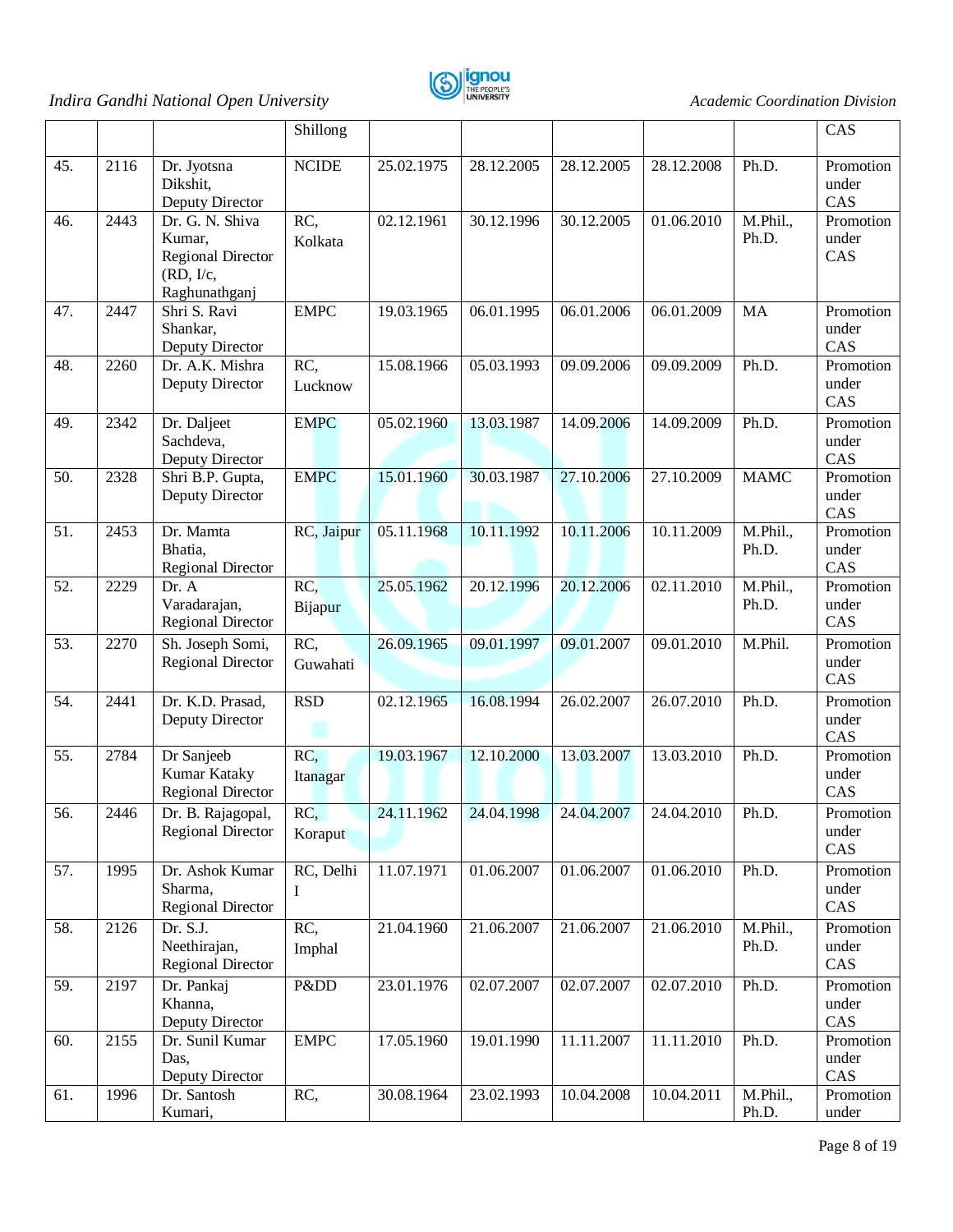

|     |      | Regional Director                                           | Khanna          |            |            |            |            |                   | CAS                       |
|-----|------|-------------------------------------------------------------|-----------------|------------|------------|------------|------------|-------------------|---------------------------|
| 62. | 2382 | Dr. Hemlata,<br>Deputy Director                             | <b>NCDS</b>     | 26.10.1968 | 15.05.2008 | 14.05.2008 | 15.05.2011 | M.Phil.,<br>Ph.D. | Promotion<br>under<br>CAS |
| 63. | 2381 | Dr. S.K. Prasad,<br>Deputy Director                         | <b>NCDS</b>     | 30.11.1964 | 14.05.2008 | 14.05.2008 | 14.05.2011 | Ph.D.             | Promotion<br>under<br>CAS |
| 64. | 2379 | Dr. Oum Prakash<br>Sharma,<br>Deputy Director               | <b>NCIDE</b>    | 20.03.1964 | 15.05.2008 | 15.05.2008 | 15.05.2011 | Ph.D.             | Promotion<br>under<br>CAS |
| 65. | 2225 | Dr. S. Srinivas,<br><b>Regional Director</b>                | RC,<br>Jabalpur | 14.04.1967 | 10.03.1998 | 13.12.2008 | 03.12.2011 | Ph.D.             | Promotion<br>under<br>CAS |
| 66. | 2419 | Dr. Ravi<br>Ayyagari,<br>Deputy Director                    | <b>EMPC</b>     | 18.05.1963 | 29.01.1990 | 15.12.2008 | 05.12.2011 | Ph.D.             | Promotion<br>under<br>CAS |
| 67. | 2772 | Dr. Yonah Bhutia,<br><b>Regional Director</b>               | RC,<br>Gangtok  | 01.11.1963 | 23.12.2008 | 23.12.2008 | 23.12.2011 | M.Phil.,<br>Ph.D. | Promotion<br>under<br>CAS |
| 68. | 2320 | Dr. M. Rajesh,<br><b>Regional Director</b>                  | RC,<br>Vatakara | 16.08.1976 | 23.04.2001 | 24.12.2008 | 24.12.2011 | M.Phil.,<br>Ph.D. | Promotion<br>under<br>CAS |
| 69. | 2454 | Dr. Sujata Dutta<br>Hazarika,<br>Deputy Director            | RC,<br>Kolkata  | 16.03.1972 | 07.01.2009 | 07.01.2009 | 07.01.2012 | Ph.D.             | Promotion<br>under<br>CAS |
| 70. | 2455 | Dr. Anil Ch.<br>Borah,<br>Deputy Director<br>$&$ RD $(I/c)$ | RC, Jorhat      | 31.01.1973 | 28.01.2009 | 28.01.2009 | 28.01.2012 | Ph.D.             | Promotion<br>under<br>CAS |
| 71. | 2170 | Dr. G. Mythili<br>Deputy Director                           | <b>STRIDE</b>   | 07.05.1970 | 14.09.1993 | 15.05.2009 | 12.05.2012 | Ph.D.             | Promotion<br>under<br>CAS |
| 72. | 2273 | Dr. Joginder K.<br>Yadav,<br>Regional Director              | RC,<br>Shimla   | 08.03.1968 | 21.09.2000 | 21.09.2009 | 21.09.2012 | M.Phil.,<br>Ph.D. | Promotion<br>under<br>CAS |
| 73. | 2276 | Dr. Avinash<br>Mohan Saklani,<br>Deputy Director            | RC, Noida       | 30.06.1963 | 05.10.2000 | 05.10.2009 | 05.10.2012 | M.Phil.,<br>Ph.D. | Promotion<br>under<br>CAS |
| 74. | 1999 | Dr. Biswajit<br>Bhowmik,<br>Deputy Director                 | RC,<br>Kolkata  | 06.02.1972 | 11.10.2000 | 11.10.2009 | 11.10.2012 | Ph.D.             | Promotion<br>under<br>CAS |
| 75. | 2200 | Sh. Girija<br>Shankar<br>Deputy Director                    | Pⅅ              | 07.01.1972 | 28.10.1997 | 25.01.2011 | 25.01.2014 | <b>MADE</b>       | Promotion<br>under<br>CAS |
| 76. | 2196 | Dr. Sunil Kumar<br>Deputy Director                          | Pⅅ              | 15.08.1969 | 28.01.1997 | 25.01.2011 | 25.01.2014 | Ph.D.             | Promotion<br>under<br>CAS |
| 77. | 3868 | Dr. Bini Toms,<br><b>Regional Director</b>                  | REC,<br>Bhopal  | 03.06.1973 | 26.05.2011 | 26.05.2011 | 26.05.2014 | Ph.D.             | Promotion<br>under<br>CAS |
| 78. | 4020 | Dr. Manoj Kumar<br>Dash, Regional<br>Director               | RC/RSD          | 20.06.1972 | 31.05.2011 | 31.05.2011 | 31.05.2014 | M.Phil.,<br>Ph.D. | Promotion<br>under<br>CAS |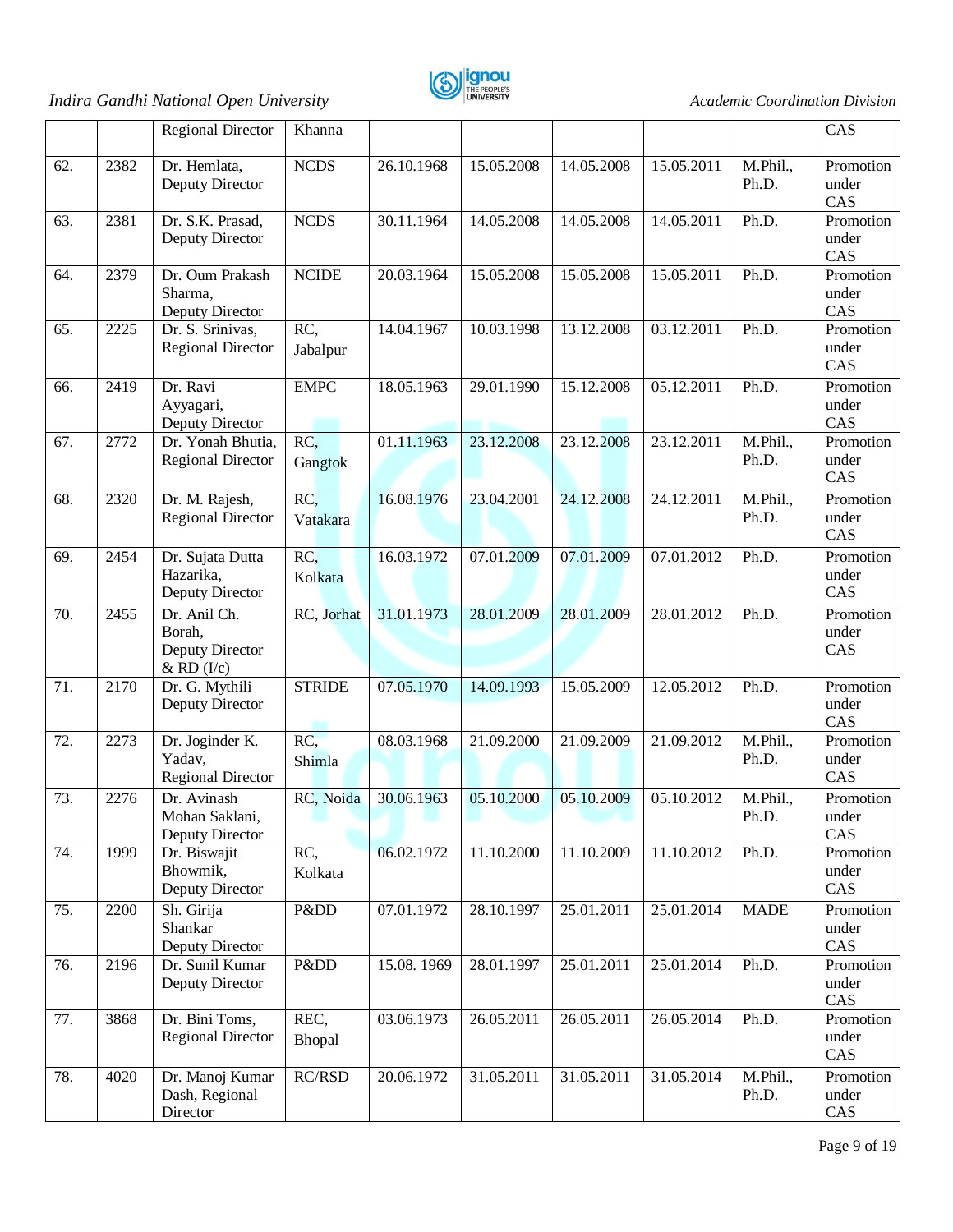

| 79. | 1721       | Dr. Dinesh C.                        | Internatio       | 29.12.1960 | 30.05.1989 | 21.06.2011             | 21.06.2014 | Ph.D.             | Promotion          |
|-----|------------|--------------------------------------|------------------|------------|------------|------------------------|------------|-------------------|--------------------|
|     |            | Sharma,<br>Deputy Director           | nal<br>Division  |            |            |                        |            |                   | under<br>CAS       |
| 80. | 3941<br>Jα | Dr. Bijayalaxmi/                     | Research         | AT 07:1962 | 21.06.2011 | 21.06.2011             | 21.06.2014 | Ph.D.             | Promotion          |
|     |            | Mishra,<br>Deputy Director (         | Unit             |            |            |                        |            |                   | under<br>CAS       |
|     |            | Director $(I/c)$                     |                  |            | 26.06.2011 |                        |            |                   |                    |
| 81. | 3951       | Dr. K. Ramesh,<br>Deputy Director    | RC,<br>Hyderaba  | 31-18-1962 |            | 29.06.201 <sub>1</sub> | 29.06.2014 | M.Phil.,<br>Ph.D. | Promotion<br>under |
|     |            |                                      | d                |            |            |                        |            |                   | CAS                |
| 82. | 4019       | Dr. Salam Dilan                      | RC,              | 17.12.1973 | 16.05.2011 | 16.06.2011             | 16.05.2014 | Ph.D.             | Promotion          |
|     |            | Singh,<br><b>Regional Director</b>   | Siliguri         |            |            |                        |            |                   | under<br>CAS       |
| 83. | 4043       | Dr. K.                               | <b>IUC/COE</b>   | 01.05.1969 | 08.11.2011 | 08.11.2011             | 08.11.2014 | Ph.D.             | Promotion          |
|     |            | Gowthaman,<br>Deputy Director        |                  |            |            |                        |            |                   | under<br>CAS       |
| 84. | 1742       | Dr. Suresh K.                        | <b>SRD</b>       | 24.06.1966 | 11.05.1993 | 30.12.2011             | 30.12.2014 | Ph.D.             | Promotion          |
|     |            | Pulist,<br>Deputy Director           |                  |            |            |                        |            |                   | under<br>CAS       |
| 85. | 4106       | Dr. S.K. Mishra,                     | <b>SED</b>       | 15.01.1964 | 01.05.2012 | 01.05.2012             | 01.05.2015 | M.Phil.,<br>Ph.D. | Promotion<br>under |
|     |            | Deputy Director                      |                  |            |            |                        |            |                   | CAS                |
| 86. | 4093       | Dr. Ranjita Panda,<br>Regional       | <b>RC/RSD</b>    | 10.07.1968 | 09.03.2012 | 09.03.2012             | 09.03.2015 | M.Phil.,<br>Ph.D. | Promotion<br>under |
|     |            | Director/Deputy<br>Director          |                  |            |            |                        |            |                   | CAS                |
| 87. | 2393       | Dr. Sindhu P.                        | REC,             | 13.08.1974 | 29.01.2001 | 26.01.2013             | 26.01.2016 | Ph.D.             | Promotion          |
|     |            | Nair<br>Deputy Director              | Cochin           |            |            |                        |            |                   | under<br>CAS       |
| 88. | 2398       | Dr. Amit Kumar                       | RC/RSD           | 10.06.1977 | 17.04.2006 | 17.04.2015             | 17.04.2018 | Ph.D.             | Promotion          |
|     |            | Srivastava<br>Deputy Director        | (Presently<br>on |            |            |                        |            |                   | under<br>CAS       |
|     |            |                                      | Deputatio        |            |            |                        |            |                   |                    |
|     |            |                                      | n)               |            |            |                        |            |                   |                    |
| 89. | 2226       | Dr. Moti Ram<br>Deputy Director      | RC,<br>Ranchi    | 01.01.1967 | 17.04.2006 | 17.4.2015              | 17.4.2018  | M.Phil.,<br>Ph.D. | Promotion<br>under |
|     |            |                                      |                  |            |            |                        |            |                   | CAS                |
| 90. | 2253       | Dr. Mokbul Ali<br>Laskar,            | RC, Noida        | 01.01.1975 | 27.04.2006 | 27.04.2015             | 27.04.2018 | Ph.D.             | Promotion<br>under |
|     |            | Deputy Director                      |                  |            |            |                        |            |                   | CAS                |
| 91. | 2218       | Dr. Mirza Nehal<br><b>Ahmed Baig</b> | RC,<br>Saharsa   | 01.03.1976 | 01.05.2006 | 01.05.2015             | 01.05.2018 | M.Phil.,<br>Ph.D. | Promotion<br>under |
|     |            | Deputy Director<br>$&$ RD $(I/c)$    |                  |            |            |                        |            |                   | CAS                |
| 92. | 2206       | Dr. Bir                              | <b>SRD</b>       | 15.08.1975 | 02.05.2006 | 03.05.2015             | 03.05.2018 | Ph.D.             | Promotion          |
|     |            | Abhimanyu<br>Kumar,                  |                  |            |            |                        |            |                   | under<br>CAS       |
|     |            | Deputy Director                      |                  |            |            |                        |            |                   |                    |
| 93. | 2482       | Dr. Bhanu Pratap<br>Deputy Director  | RC/RSD           | 05.05.1977 | 24.04.2006 | 26.04.2016             | 26.04.2019 | M.Phil.,<br>Ph.D. | Promotion<br>under |
|     |            |                                      |                  |            |            |                        |            |                   | CAS                |
| 94. | 2257       | Dr. Dharmarao<br>Gonipati            | RC, Visa         | 31.08.1976 | 01.05.2006 | 01.05.2016             | 01.05.2019 | M.Phil.,<br>Ph.D. | Promotion<br>under |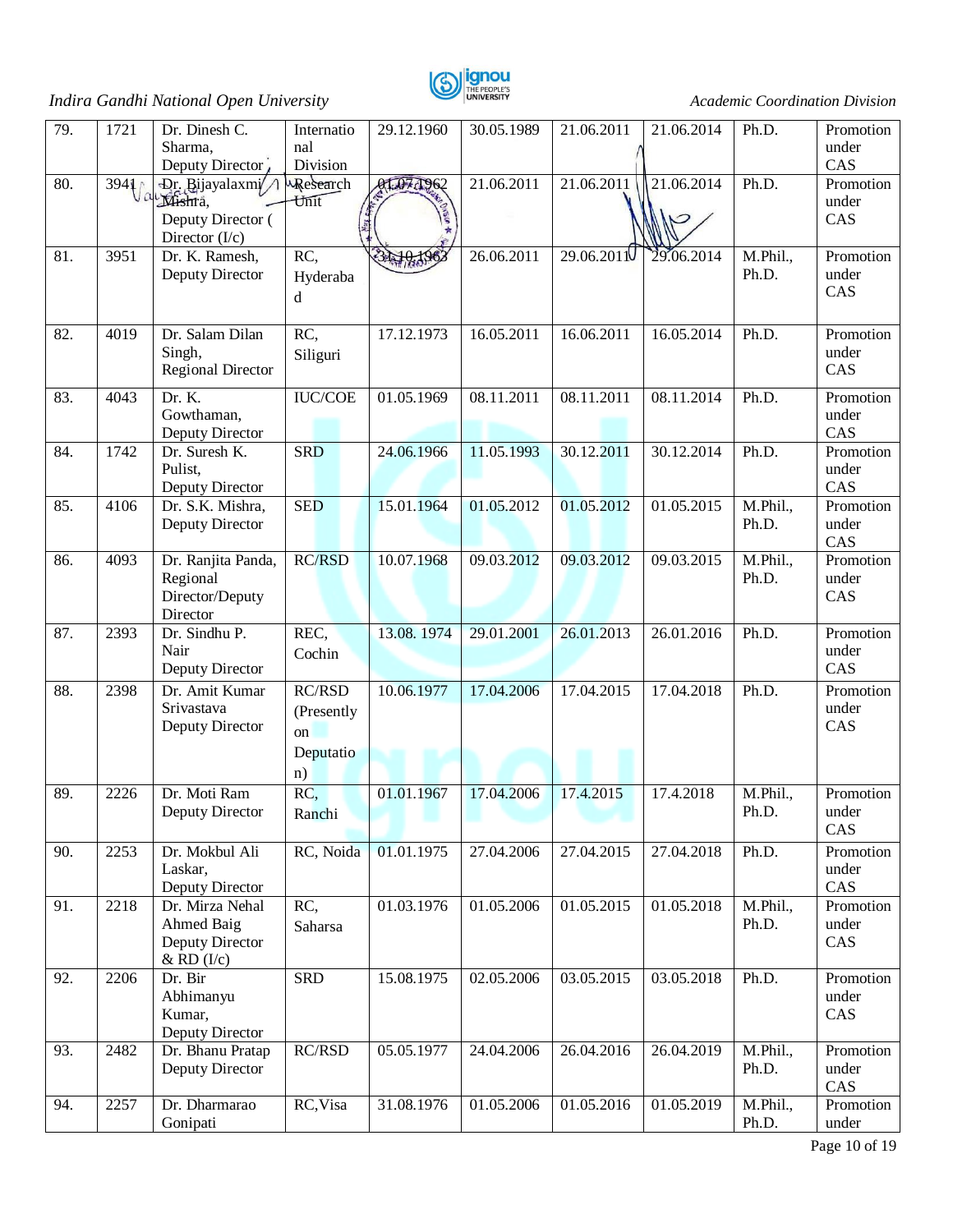

|     |      | Deputy Director                               | khapatna                       |                   |            |            |            |                   | CAS                              |
|-----|------|-----------------------------------------------|--------------------------------|-------------------|------------|------------|------------|-------------------|----------------------------------|
|     |      | $\&$ RD (I/c)                                 | m                              |                   |            |            |            |                   |                                  |
| 95. | 2268 | Dr. Bimal<br>Chandra Nanda<br>Deputy Director | RC,<br><b>Bhubanes</b><br>hwar | 26.06.1974        | 04.05.2006 | 04.05.2016 | 04.05.2019 | M.Phil.,<br>Ph.D. | Promotion<br>under<br><b>CAS</b> |
| 96. | 2277 | Dr. Manoj Tirkey<br>Deputy Director           | <b>SRD</b>                     | 24.09.1974/<br>76 | 08.05.2006 | 08.05.2016 | 08.05.2019 | Ph.D.             | Promotion<br>under<br><b>CAS</b> |
| 97. | 2500 | Dr. Anshuman<br>Upadhyaya<br>Deputy Director  | RC,<br>Bhopal                  | 25.11.1976        | 05.09.2006 | 05.09.2017 | 05.09.2020 | Ph.D.             | Promotion<br>under<br><b>CAS</b> |

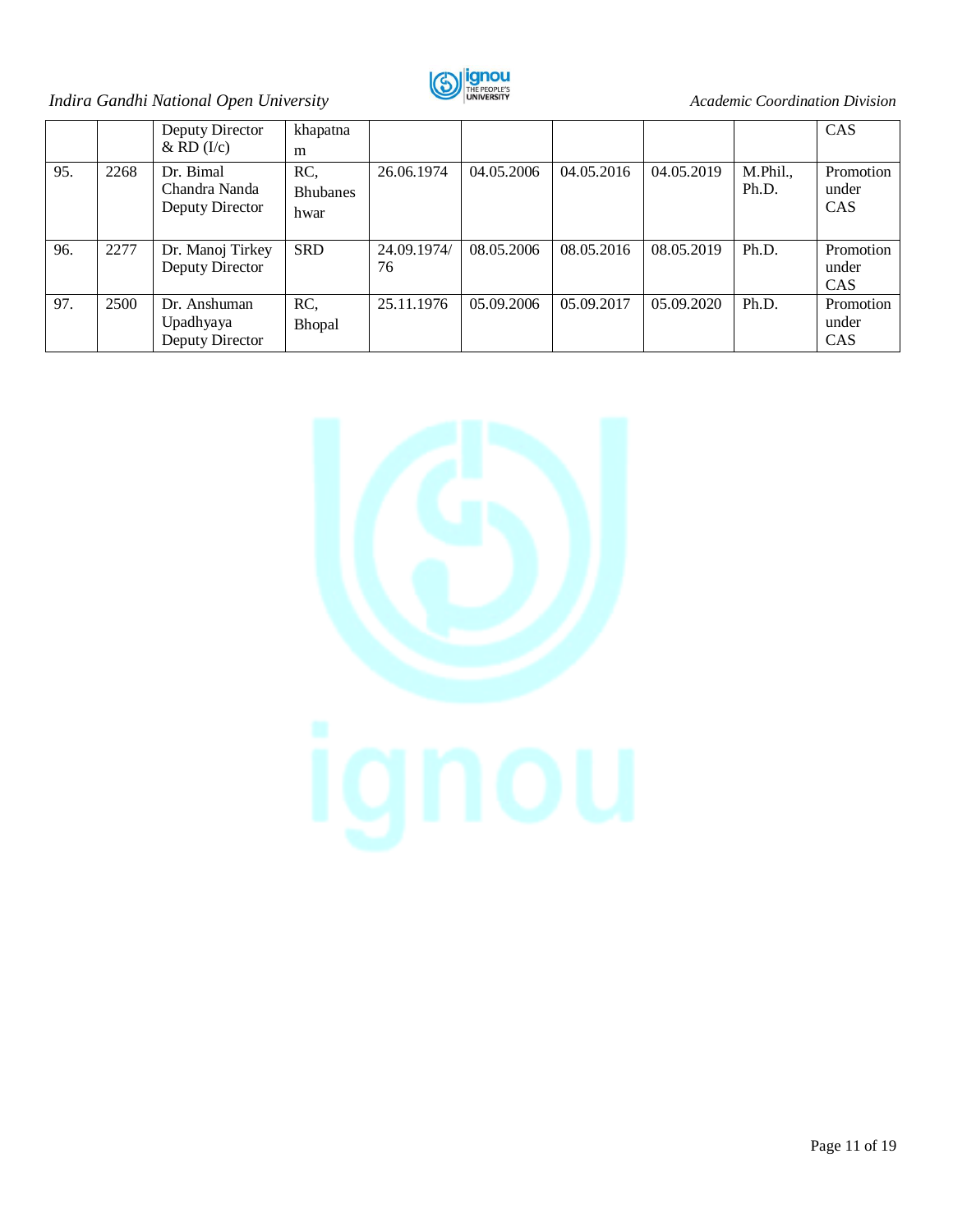

#### **LIST OF ASST RD/ASST DIRECTOR/EQUIVALENT (STAGE III) Academic Level-12 of 7th CPC (6th CPC- Rs.15600-39100 - AGP-Rs.8000/-)**

| SI.<br>N <sub>0</sub> | EMP.<br>ID        | <b>Name</b>                                                            | Division/<br>Centre/<br>Unit | Date of<br><b>Birth</b> | Date of<br>initial<br>joining in<br>the Univ. | Date of<br><b>Placement</b><br>in Stage II<br>(Rs 7000)<br><b>AGP/level</b><br>11) | Date of<br><b>Placement</b> in<br><b>Stage III (Rs</b><br>8000<br><b>AGP/Level 12)</b> | <b>Highest</b><br>Qualific<br>ation | <b>Remarks</b>            |
|-----------------------|-------------------|------------------------------------------------------------------------|------------------------------|-------------------------|-----------------------------------------------|------------------------------------------------------------------------------------|----------------------------------------------------------------------------------------|-------------------------------------|---------------------------|
| 98.                   | 2130              | Dr. Moumita Das<br><b>Assistant Director</b>                           | <b>NCIDE</b>                 | 16.11.1971              | 02.01.2006                                    | 02.01.2010                                                                         | 02.01.2015                                                                             | Ph.D.                               | Promotion<br>under<br>CAS |
| 99.                   | 2252              | Dr. Mohan Lal<br>Sharma,<br>Asstt. Reg. Director                       | RC,<br>Shimla                | 14.12.1967              | 02.05.2006                                    | 02.05.2012                                                                         | 02.05.2017                                                                             | Ph.D.                               | Promotion<br>under<br>CAS |
| 100.                  | 1994              | Sh. Pramesh<br>Chandra, ARD                                            | RC,<br>Khanna                | 23.05.1974              | 08.05.2006                                    | 08.05.2012                                                                         | 08.05.2017                                                                             | M.Sc.                               | Promotion<br>under<br>CAS |
| 101.                  | 4148              | Dr. E. Krishna Rao<br>Asstt. Reg. Director<br>(RD (I/c))               | RC,<br>Mumbai                | 05.06.1977              | 11.04.2011                                    | 01.10.2013                                                                         | 01.10.2018                                                                             | M.Phil.,<br>Ph.D.                   | Promotion<br>under<br>CAS |
| 102.                  | 4583              | Dr. Navita Abrol<br>Asstt. Reg. Director                               | <b>CIQA</b>                  | 27.09.1977              | 11.05.2011                                    | 11.05.2015                                                                         | 11.05.2020                                                                             | Ph.D.                               | Promotion<br>under<br>CAS |
| 103.                  | 3885              | Dr. Godugu Srinivas<br>Asstt. Reg. Director                            | RC,<br>Panaji                | 18.09.1979              | 16.05.2011                                    | 16.05.2015                                                                         | 16.05.2020                                                                             | Ph.D.                               | Promotion<br>under<br>CAS |
| 104.                  | $\overline{3940}$ | Dr. Subhash Ranjan<br>Nayak<br>Asstt. Reg. Director                    | RC,<br>Bhopal                | 16.03.1980              | 19.05.2011                                    | 19.05.2015                                                                         | 19.05.2020                                                                             | M.Phil.,<br>Ph.D.                   | Promotion<br>under<br>CAS |
| 105.                  | 3857              | Dr. Vandana Varma<br><b>Assistant Director</b>                         | <b>ACD</b>                   | 26.01.1968              | 23.05.2011                                    | 23.05.2015                                                                         | 23.05.2020                                                                             | Ph.D.                               | Promotion<br>under<br>CAS |
| 106.                  | 3878              | Dr. Upendra Nabh<br>Tripathi<br>Asstt. Reg. Director<br>$&$ RD $(I/c)$ | RC,<br>Varanasi              | 01.07.1978              | 24.05.2011                                    | 24.05.2015                                                                         | 24.05.2020                                                                             | Ph.D.                               | Promotion<br>under<br>CAS |
| 107.                  | 2917              | Dr. Vikas Singhal<br>Asstt. Reg. Director                              | RC,<br>Delhi I               | 24.02.1975              | 13.06.2011                                    | 13.06.2015                                                                         | 13.06.2020                                                                             | Ph.D.                               | Promotion<br>under<br>CAS |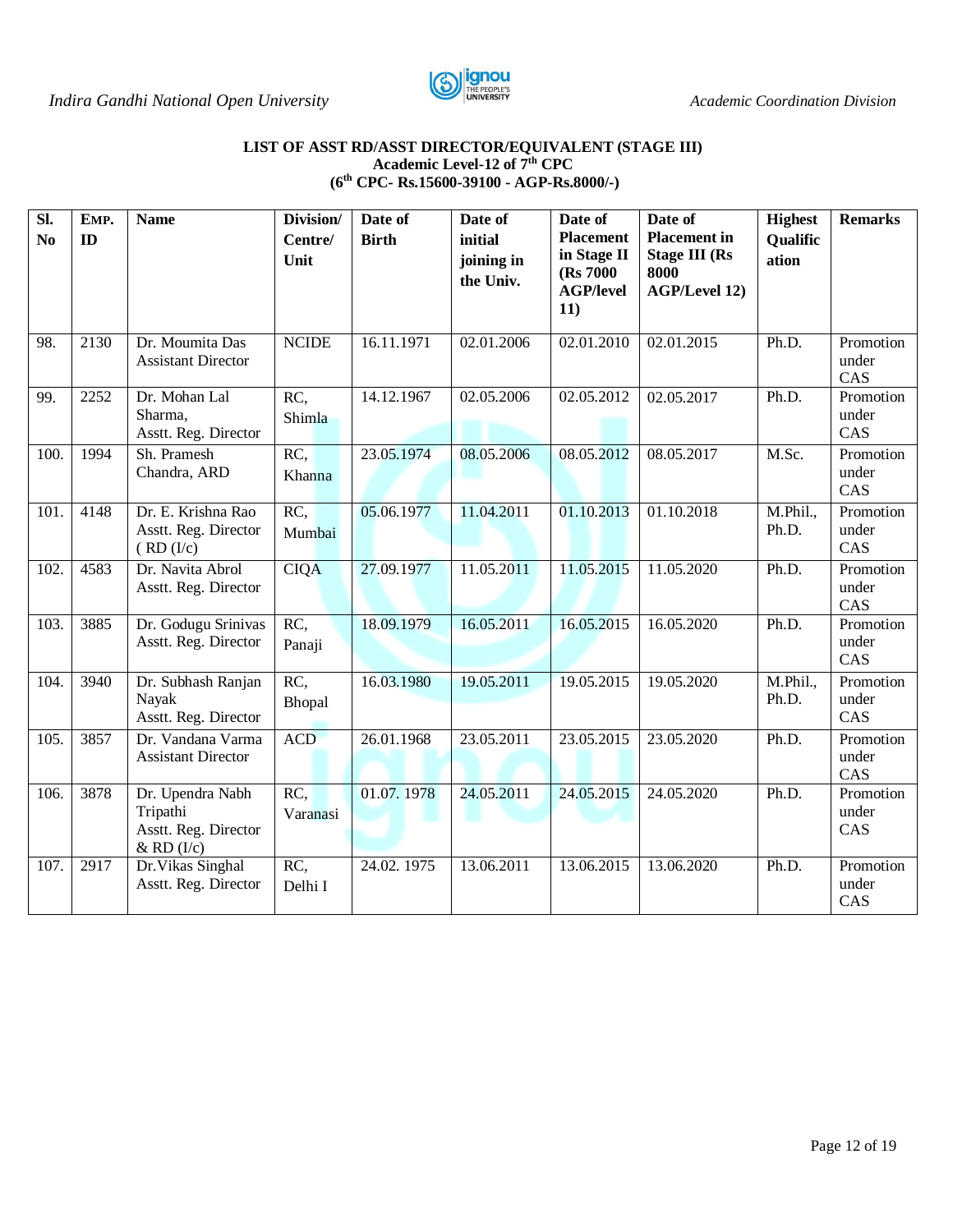

#### **LIST OF ACADEMIC STAFF (Sr. Scale) Academic level 11 of 7th CPC (Rs.15600-39100, AGP-Rs.7000/- of 6th CPC)**

| SL.<br>N <sub>O</sub> | EMP.<br>ID | <b>NAME</b>                                                               | DIVISION/C<br><b>ENTRE/UNIT</b><br>ETC. | <b>DATE OF</b><br><b>BIRTH</b> | Date of<br>initial<br>joining in<br>the Univ. | Date of<br><b>Placement</b><br>in Stage II<br>(Rs 7000)<br><b>AGP/level</b> | <b>Highest</b><br>Qualificat<br>ion | Whether<br>Direct or<br><b>CAS</b> |
|-----------------------|------------|---------------------------------------------------------------------------|-----------------------------------------|--------------------------------|-----------------------------------------------|-----------------------------------------------------------------------------|-------------------------------------|------------------------------------|
| 108.                  | 2438       | Dr. Indrani Lahiri,                                                       | COE,                                    | 28.08.1965                     | 01.01.1997                                    | 11)<br>01.01.2001                                                           | Ph.D.                               | Promotion                          |
| 109.                  | 2423       | Asstt. Director<br>Dr. Usha Chandar                                       | <b>IGNOU</b><br><b>SOJNMS</b>           | 22.05.1960                     | 23.12.1991                                    | 16.10.2004                                                                  | Ph.D.                               | under CAS<br>Promotion             |
|                       |            | Research Officer                                                          |                                         |                                |                                               |                                                                             |                                     | under CAS                          |
| 110.                  | 2396       | Dr. Sarah Nasreen<br>Asstt. Reg. Director<br>$&$ RD $(I/c)$               | RC,<br>Bhagalpur                        | 25.09.1965                     | 15.05.2001                                    | 15.05.2005                                                                  | Ph.D.                               | Promotion<br>under CAS             |
| 111.                  | 2269       | Sh. Arvind Manoj<br>Kumar Singh<br>Asstt. Reg. Director<br>$&$ RD $(I/c)$ | RC, Deoghar                             | 19.11.1967                     | 28.09.2000                                    | 28.09.2005                                                                  | M.Phil.                             | Promotion<br>under CAS             |
| 112.                  | 2395       | Sh. Somasi Saunand<br>Asstt. Reg. Director                                | RC, Pune                                | 14.01.1971                     | 24.04.2001                                    | 24.04.2007                                                                  | M.Sc.                               | Promotion<br>under CAS             |
| 113.                  | 2124       | Ms. Kumud Verma<br>Asstt. Reg. Director                                   | RC, Bhopal                              | 30.08.1970                     | 18.09.2000                                    | 18.09.2008                                                                  | M.Phil.                             | Promotion<br>under CAS             |
| 114.                  | 2264       | Dr. Dheerendra P.<br>Singh, Asstt. Reg.<br>Director                       | RC, Delhi II                            | 30.06.1978                     | 12.04.2006                                    | 12.04.2010                                                                  | Ph.D.                               | Promotion<br>under CAS             |
| 115.                  | 2233       | Dr. S.K. Panigrahi<br>Asstt. Reg. Director                                | RC,<br>Bhubaneshw<br>ar                 | 05.10.1972                     | 19.04.2006                                    | 23.11.2010                                                                  | M.Phil.,<br>Ph.D.                   | Promotion<br>under CAS             |
| 116.                  | 2263       | Mrs. Moni Sahay<br>Asstt. Reg. Director                                   | RC, Delhi I                             | 06.03.1976                     | 03.05.2006                                    | 03.05.2011                                                                  | M.Phil.                             | Promotion<br>under CAS             |
| 117.                  | 2212       | Ms. P.M. Sowjanya<br>Asstt. Reg. Director                                 | RC,<br>Hyderabad                        | 24.11.1973                     | 10.07.2006                                    | 10.07.2011                                                                  | M.A.                                | Promotion<br>under CAS             |
| 118.                  | 2256       | Sh. Santanu Mukherji<br>Asstt. Reg. Director                              | RC, Kolkata                             | 12.01.1974                     | 20.10.2006                                    | 20.10.2012                                                                  | M.A.                                | Promotion<br>under CAS             |
| 119.                  | 2413       | Sh. Sujata Santosh<br><b>Assistant Director</b>                           | $\sf NCIDE$                             | 28.08.1975                     | 08.09.2008                                    | 08.09.2014                                                                  | M.A.                                | Promotion<br>under CAS             |
| 120.                  | 3899       | Dr. Oinam<br>Jayalakshmi Devi<br><b>Assistant Director</b>                | RC, Imphal                              | 01.03.1976                     | 09.05.2011                                    | 09.05.2015                                                                  | Ph.D.                               | Promotion<br>under CAS             |
| 121.                  | 3904       | Dr.Savita Panwar<br>Asstt. Reg. Director                                  | RC,<br>Chandigarh                       | 15.04.1976                     | 12.05.2011                                    | 12.05.2015                                                                  | Ph.D.                               | Promotion<br>under CAS             |
| 122.                  | 3856       | Dr.Harish Kumar<br>Kewat                                                  | RC, Jabalpur                            | 12.01.1978                     | 12.05.2011                                    | 12.05.2015                                                                  | Ph.D.                               | Promotion<br>under CAS             |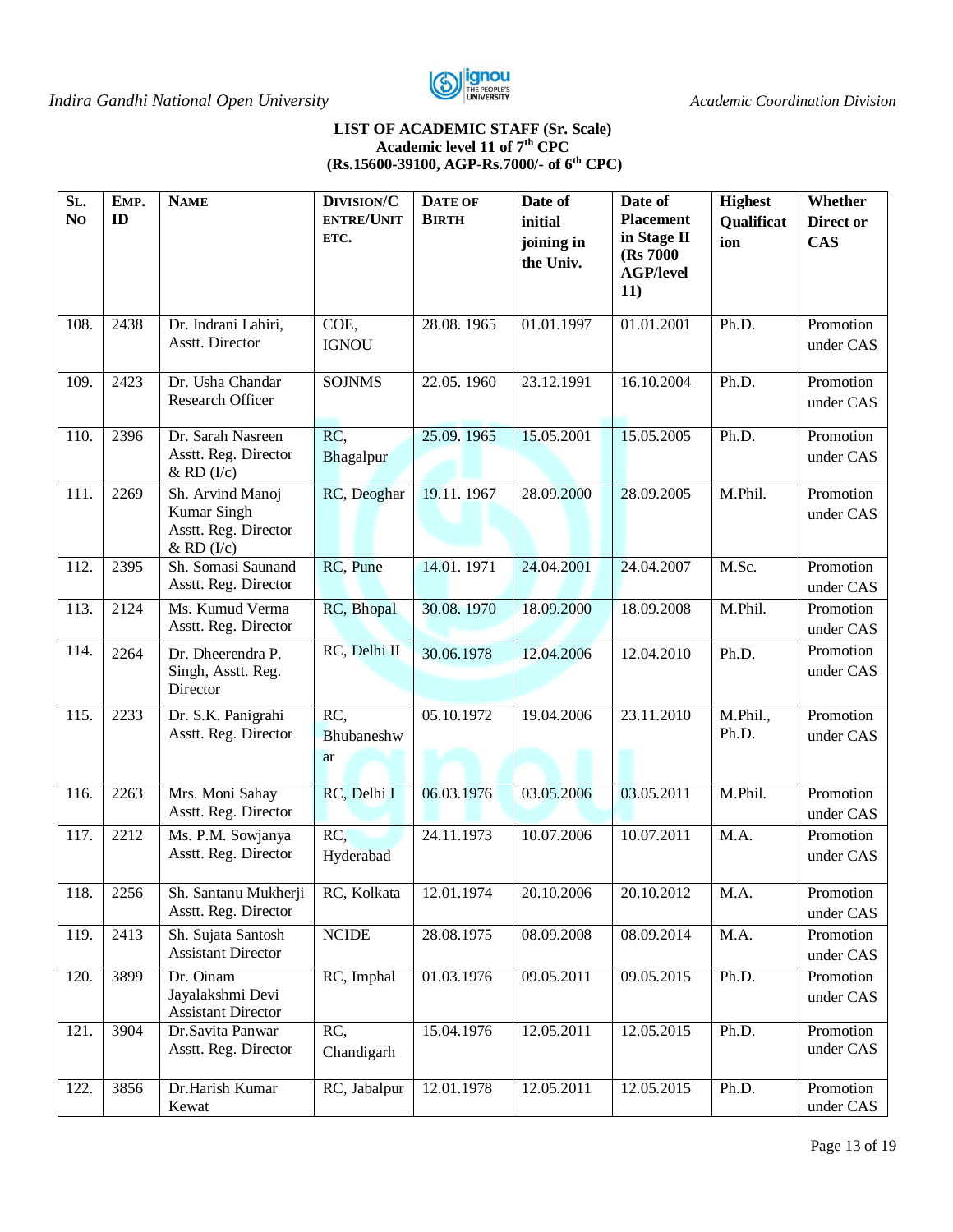

|      |      | Asstt. Reg. Director                                                     |                  |            |            |            |                   |                        |
|------|------|--------------------------------------------------------------------------|------------------|------------|------------|------------|-------------------|------------------------|
| 123. | 3873 | Dr. Shyni Duggal<br>Asstt. Reg. Director                                 | RC, Delhi II     | 26.07.1973 | 13.05.2011 | 13.05.2015 | Ph.D.             | Promotion<br>under CAS |
| 124. | 3874 | Dr.B.Raju<br>Asstt. Reg. Director                                        | RC,<br>Hyderabad | 04.05.1976 | 13.05.2011 | 13.05.2015 | Ph.D.             | Promotion<br>under CAS |
| 125. | 3887 | Dr.Kubavat Rupal<br>Manharbhai<br>Asstt. Reg. Director<br>$&$ RD $(I/c)$ | RC, Rajkot       | 10.11.1977 | 13.05.2011 | 13.05.2015 | Ph.D.             | Promotion<br>under CAS |
| 126. | 3934 | Dr. Prameela O.<br>Asstt. Reg. Director                                  | RC,<br>Vatakara  | 16.05.1966 | 16.05.2011 | 16.05.2015 | M.Phil.,<br>Ph.D. | Promotion<br>under CAS |
| 127. | 3985 | Dr. S.K. Zareena<br>Asstt. Reg. Director                                 | RC, Chennai      | 19.06.1966 | 16.05.2011 | 16.05.2015 | Ph.D.             | Promotion<br>under CAS |
| 128. | 3938 | Dr. Shalini<br>Asstt. Reg. Director                                      | RC, Patna        | 14.08.1973 | 16.05.2011 | 16.05.2015 | Ph.D.             | Promotion<br>under CAS |
| 129. | 3896 | Dr. Ekta Sharma<br>Asstt. Reg. Director                                  | RC, Delhi<br>III | 03.09.1975 | 16.05.2011 | 16.05.2015 | Ph.D.             | Promotion<br>under CAS |
| 130. | 3871 | Dr.Ajay Vardhan<br>Acharya<br>Asstt. Reg. Director<br>$&$ RD $(I/c)$     | RC, Jodhpur      | 25.09.1981 | 16.05.2011 | 16.05.2015 | Ph.D.             | Promotion<br>under CAS |
| 131. | 3948 | Dr.Sandeep Gupta<br>Asstt. Reg. Director                                 | RC, Jammu        | 14.06.1978 | 16.05.2011 | 16.05.2015 | M.Phil.,<br>Ph.D. | Promotion<br>under CAS |
| 132. | 3872 | Dr. Dharampal<br>Asstt. Reg. Director                                    | RC, Karnal       | 20.03.1980 | 18.05.2011 | 18.05.2015 | Ph.D.             | Promotion<br>under CAS |
| 133. | 3883 | Dr.Jalaja Kumari,<br>V.T.<br>Asstt. Reg. Director                        | RC, Cochin       | 17.05.1969 | 18.05.2011 | 18.05.2015 | Ph.D.             | Promotion<br>under CAS |
| 134. | 3879 | Dr.Kriti Vikram<br>Singh<br>Asstt. Reg. Director                         | RC,<br>Lucknow   | 19.01.1981 | 18.05.2011 | 18.05.2015 | Ph.D.             | Promotion<br>under CAS |
| 135. | 3875 | Dr. Md. Safdara<br>Azam<br>Asstt. Reg. Director<br>(RD (I/c))            | RC, Aligarh      | 15.08.1966 | 19.05.2011 | 19.05.2015 | M.Phil.,<br>Ph.D. | Promotion<br>under CAS |
| 136. | 3927 | Dr.Rita Chauhan<br>Asstt. Reg. Director                                  | RC, Delhi II     | 21.06.1979 | 19.05.2011 | 19.05.2015 | M.Phil.,<br>Ph.D. | Promotion<br>under CAS |
| 137. | 3892 | Dr.Ajaya Kumar<br>Behara<br>Asstt. Reg. Director                         | RC, Kolkata      | 09.03.1975 | 20.05.2011 | 20.05.2015 | Ph.D.             | Promotion<br>under CAS |
| 138. | 3886 | Dr.M.D.Baniyamuddi<br>n<br>Asstt. Reg. Director                          | RC,<br>Guwahati  | 01.02.1976 | 20.05.2011 | 20.05.2015 | Ph.D.             | Promotion<br>under CAS |
| 139. | 3926 | Dr.Anjana<br>Asstt. Reg. Director                                        | RC, Noida        | 01.10.1980 | 20.05.2011 | 20.05.2015 | Ph.D.             | Promotion<br>under CAS |
| 140. | 3901 | Dr.S. Vijayaraghavan<br>Asstt. Reg. Director                             | RC, Cochin       | 03.05.1982 | 20.05.2011 | 20.05.2015 | M.Phil.,<br>Ph.D. | Promotion<br>under CAS |
| 141. | 3855 | Dr. Bhavana Gulati<br><b>Assistant Director</b>                          | <b>SED</b>       | 18.12.1973 | 20.05.2011 | 20.05.2015 | M.Phil.,<br>Ph.D. | Promotion<br>under CAS |
| 142. | 3894 | Dr.Asha Upadhyaya<br>Asstt. Reg. Director                                | RC, Jammu        | 09.06.1980 | 20.05.2011 | 20.05.2015 | Ph.D.             | Promotion<br>under CAS |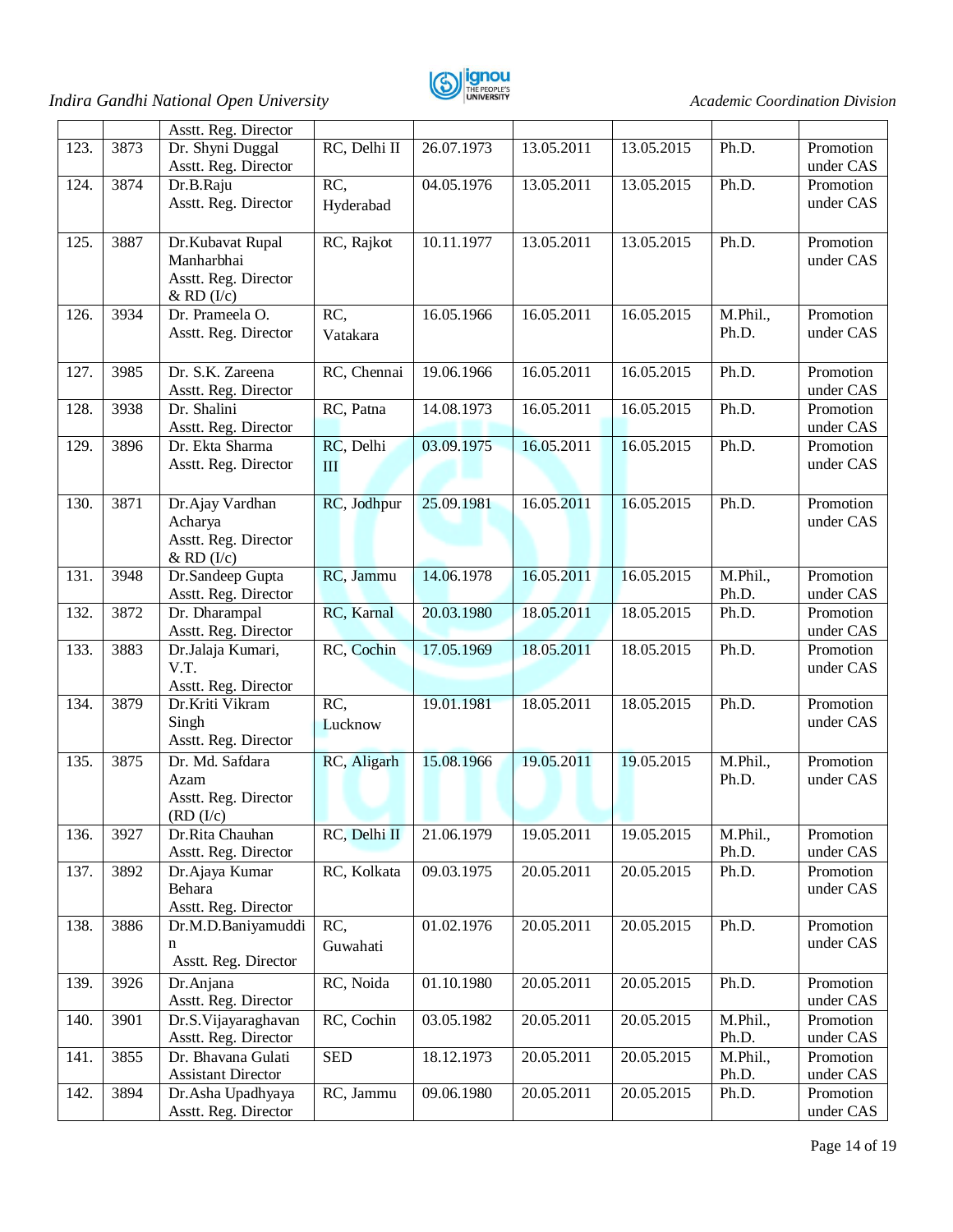

| 143. | 3898 | Dr. Vinita Katyar<br>Asstt. Reg. Director                  | <b>RSD</b>                                            | 23.12.1970                | 23.05.2011 | 23.05.2015 | Ph.D.             | Promotion<br>under CAS |
|------|------|------------------------------------------------------------|-------------------------------------------------------|---------------------------|------------|------------|-------------------|------------------------|
| 144. | 3933 | Dr.K. Sashicoumar<br><b>Burmot</b><br>Asstt. Reg. Director | RC, Nagpur                                            | 24.05.1977                | 23.05.2011 | 23.05.2015 | M.Phil.,<br>Ph.D. | Promotion<br>under CAS |
| 145. | 3890 | Dr.Jagadamba Prasad<br>Asstt. Reg. Director                | RC,<br>Dehradun                                       | 01.03.1978                | 23.05.2011 | 23.05.2015 | M.Phil.,<br>Ph.D. | Promotion<br>under CAS |
| 146. | 3905 | Dr. M. Shanmugham,<br>Asstt. Reg. Director                 | RC,<br>Bangalore                                      | 15.02.1971                | 23.05.2011 | 23.05.2015 | Ph.D.             | Promotion<br>under CAS |
| 147. | 3897 | Dr.B.K.Sahoo<br>Asstt. Reg. Director                       | RC, Raipur                                            | 09.05.1968                | 24.05.2011 | 24.05.2015 | M.Phil.,<br>Ph.D. | Promotion<br>under CAS |
| 148. | 3924 | Dr.Lathika Kumari<br>Mishra<br>Asstt. Reg. Director        | RC, Koraput                                           | 07.10.1974                | 24.05.2011 | 24.05.2015 | M.Phil.,<br>Ph.D. | Promotion<br>under CAS |
| 149. | 3943 | Dr. Smriti Garava<br>Asstt. Reg. Director                  | RC, Bhopal                                            | 15.11.1976                | 24.05.2011 | 24.05.2015 | M.Phil.,<br>Ph.D. | Promotion<br>under CAS |
| 150. | 3888 | Dr. Reena Kumari<br>Asstt. Reg. Director                   | RC,<br>Lucknow                                        | 15.07.1973                | 24.05.2011 | 24.05.2015 | M.Phil.,<br>Ph.D. | Promotion<br>under CAS |
| 151. | 3946 | Dr. N. R. Rajendra<br>Prasad<br>Asstt. Reg. Director       | RC, Pune                                              | 15.08.1974                | 25.05.2011 | 25.05.2015 | Ph.D.             | Promotion<br>under CAS |
| 152. | 3889 | Dr. Amit Kumar Jain<br>Asstt. Reg. Director                | RC, Karnal                                            | 24.07.1977                | 25.05.2011 | 25.05.2015 | Ph.D.             | Promotion<br>under CAS |
| 153. | 3828 | Dr. Rajeev Kumar<br>Asstt. Reg. Director                   | RC,<br>Darbhanga                                      | 02.07.1976                | 25.05.2011 | 25.05.2015 | Ph.D.             | Promotion<br>under CAS |
| 154. | 3861 | Dr. Praseetha<br>Unnikrishnan<br><b>Assistant Director</b> | RC-Cochin                                             | 28.05.1978                | 25.05.2011 | 25.05.2015 | M.Phil.,<br>Ph.D. | Promotion<br>under CAS |
| 155. | 3967 | Dr. Meeta<br>Asstt. Reg. Director                          | RC, Patna<br>(Presently<br><sub>on</sub><br>Lien/EOL) | 26.06.1972                | 26.05.2011 | 26.05.2015 | Ph.D.             | Promotion<br>under CAS |
| 156. | 3923 | Dr. Meena Singh<br>Asstt. Reg. Director                    | RC, Delhi II                                          | 01.07.1980                | 26.05.2011 | 26.05.2015 | Ph.D.             | Promotion<br>under CAS |
| 157. | 3914 | Dr. Shalini Dixit<br>Asstt. Reg. Director                  | RC, Patna                                             | 13.12.1970                | 27.05.2011 | 27.05.2015 | Ph.D.             | Promotion<br>under CAS |
| 158. | 3908 | Dr. Indu Ravi<br>Asstt. Reg. Director                      | RC, Jaipur                                            | 01.08.1969                | 27.05.2011 | 27.05.2015 | Ph.D.             | Promotion<br>under CAS |
| 159. | 3882 | Dr. K. Sumalatha<br>Asstt. Reg. Director<br>$&$ RD $(I/c)$ | RC,<br>Vijayawada                                     | $\overline{17.08}$ . 1969 | 27.05.2011 | 27.05.2015 | Ph.D.             | Promotion<br>under CAS |
| 160. | 3903 | Dr.Pravin<br>Pralayankar<br>Asstt. Reg. Director           | RC, Siliguri                                          | 10.07.1974                | 30.05.2011 | 30.05.2015 | M.Phil.,<br>Ph.D. | Promotion<br>under CAS |
| 161. | 3970 | Dr.Kasturi Pesala<br>Asstt. Reg. Director                  | RC,<br>Bangalore                                      | 30.01.1977                | 30.05.2011 | 30.05.2015 | Ph.D.             | Promotion<br>under CAS |
| 162. | 3949 | Dr.Nurul Hasan<br>Asstt. Reg. Director                     | RC,                                                   | 31.08.1965                | 30.05.2011 | 30.05.2015 | M.Phil.,<br>Ph.D. | Promotion<br>under CAS |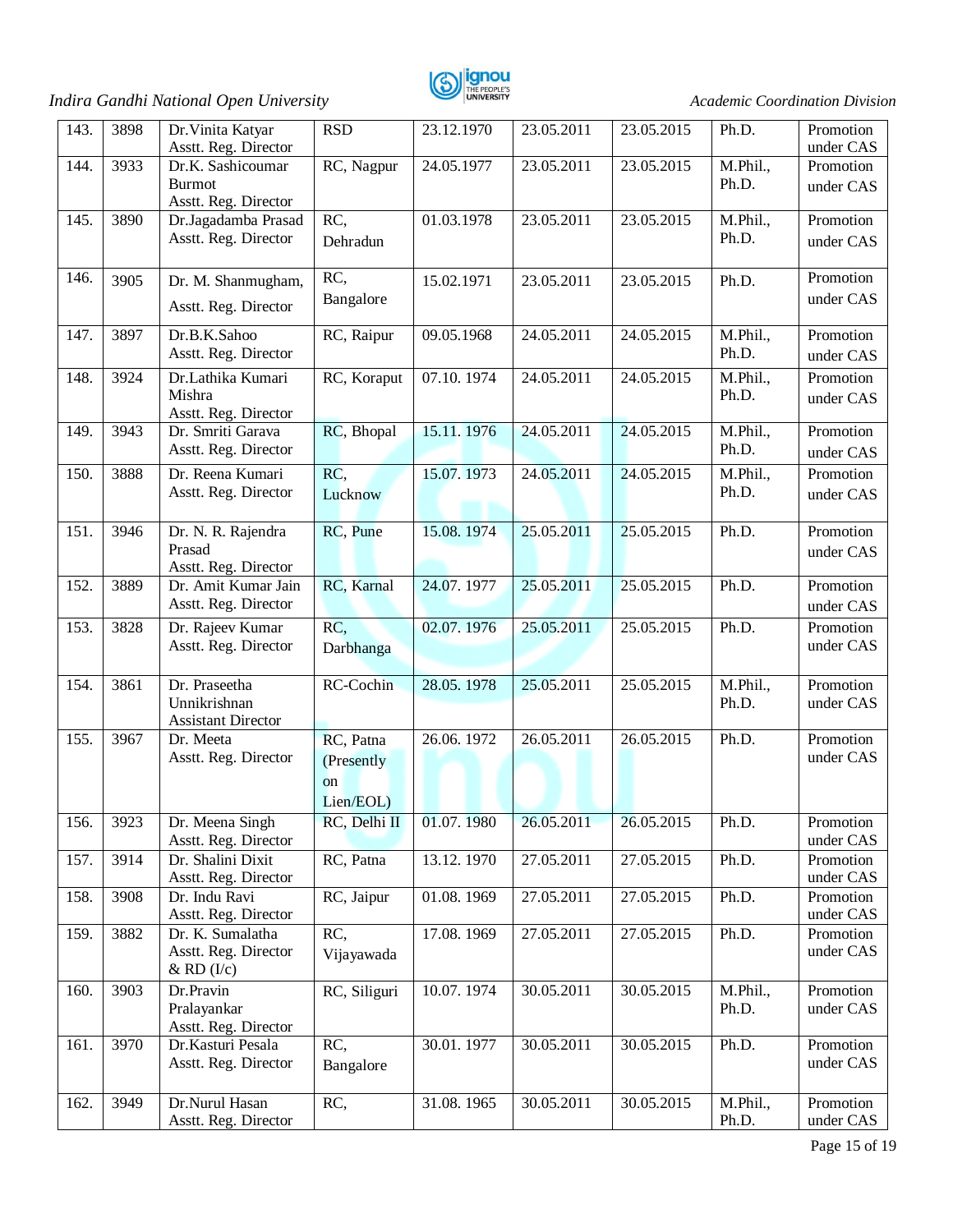



|      |      |                                                   | Portblair                                          |            |            |            |                   |                        |
|------|------|---------------------------------------------------|----------------------------------------------------|------------|------------|------------|-------------------|------------------------|
| 163. | 3922 | Dr.Anamika Sinha<br>Asstt. Reg. Director          | RC,<br>Lucknow                                     | 19.08.1977 | 30.05.2011 | 30.05.2015 | M.Phil.,<br>Ph.D. | Promotion<br>under CAS |
| 164. | 3925 | Dr.Omprakash Tiwari<br>Asstt. Reg. Director       | RC,<br>Bhagalpur                                   | 18.07.1977 | 30.05.2011 | 30.05.2015 | Ph.D.             | Promotion<br>under CAS |
| 165. | 3971 | Dr. Patel<br>Jayesh<br>Asstt. Reg. Director       | RC,<br>Ahmedabad<br>(Presently<br>on Lien/<br>EOL) | 14.07.1977 | 30.05.2011 | 30.05.2015 | Ph.D.             | Promotion<br>under CAS |
| 166. | 3930 | Dr. Sanjay Kumar<br>Asstt. Reg. Director          | RC,<br>Varanasi                                    | 10.01.1972 | 30.05.2011 | 30.05.2015 | Ph.D.             | Promotion<br>under CAS |
| 167. | 3893 | Dr.Hemamalini<br>Asstt. Reg. Director             | RC,<br>Bangalore                                   | 09.05.1973 | 30.05.2011 | 30.05.2015 | Ph.D.             | Promotion<br>under CAS |
| 168. | 3921 | Dr. Vivek<br>Shrivastava<br>Asstt. Reg. Director  | RC, Jabalpur                                       | 17.06.1973 | 31.05.2011 | 31.05.2015 | M.Phil.,<br>Ph.D. | Promotion<br>under CAS |
| 169. | 3932 | Dr.B.Prasad Babu<br>Asstt. Reg. Director          | RC.<br>Vijayawada                                  | 29.07.1973 | 02.06.2011 | 02.06.2015 | M.Phil.,<br>Ph.D. | Promotion<br>under CAS |
| 170. | 3895 | Dr. Yasmin<br><b>Assistant Director</b>           | <b>SRD</b>                                         | 30.08.1971 | 03.06.2011 | 03.06.2015 | Ph.D.             | Promotion<br>under CAS |
| 171. | 3906 | Dr. Shekhar Suman<br><b>Assistant Director</b>    | <b>CIQA/ACD</b>                                    | 05.04.1984 | 07.06.2011 | 07.06.2015 | M.Phil.,<br>Ph.D. | Promotion<br>under CAS |
| 172. | 3968 | Dr.Lalchharliani<br>Asstt. Reg. Director          | RC, Shillong                                       | 23.03.1968 | 16.06.2011 | 16.06.2015 | Ph.D.             | Promotion<br>under CAS |
| 173. | 3936 | Dr.M.S.Priyamol<br>Asstt. Reg. Director           | RC,<br>Thiruvanant<br>hapuram                      | 08.04.1975 | 17.06.2011 | 17.06.2015 | Ph.D.             | Promotion<br>under CAS |
| 174. | 3937 | Dr. Anshu Miglani,<br><b>Assistant Director</b>   | COE                                                | 09.10.1979 | 17.06.2011 | 17.06.2015 | Ph.D.             | Promotion<br>under CAS |
| 175. | 3972 | Dr. Ataur Rahman<br>Asstt. Reg. Director          | RC, Delhi II                                       | 06.06.1974 | 29.06.2011 | 29.06.2015 | M.Phil.,<br>Ph.D. | Promotion<br>under CAS |
| 176. | 3975 | Dr. T.R.<br>Sathyakeerthy<br>Asstt. Reg. Director | RC,<br>Thiruvanant<br>hapuram                      | 25.02.1969 | 26.07.2011 | 26.07.2015 | Ph.D.             | Promotion<br>under CAS |
| 177. | 3984 | Dr. Sweta Singh,<br><b>Assistant Director</b>     | <b>RSD</b>                                         | 06.09.1976 | 09.08.2011 | 09.08.2015 | M.Phil.,<br>Ph.D. | Promotion<br>under CAS |
| 178. | 4006 | Dr. Amitosh Dubey,<br>Producer                    | <b>EMPC</b>                                        | 20.06.1968 | 15.09.2011 | 15.09.2015 | Ph.D.             | Promotion<br>under CAS |
| 179. | 4070 | Dr. Satish Gaikwad<br><b>Assistant Director</b>   | Research<br>Unit                                   | 01.10.1979 | 06.01.2012 | 06.01.2016 | M.Phil.,<br>Ph.D. | Promotion<br>under CAS |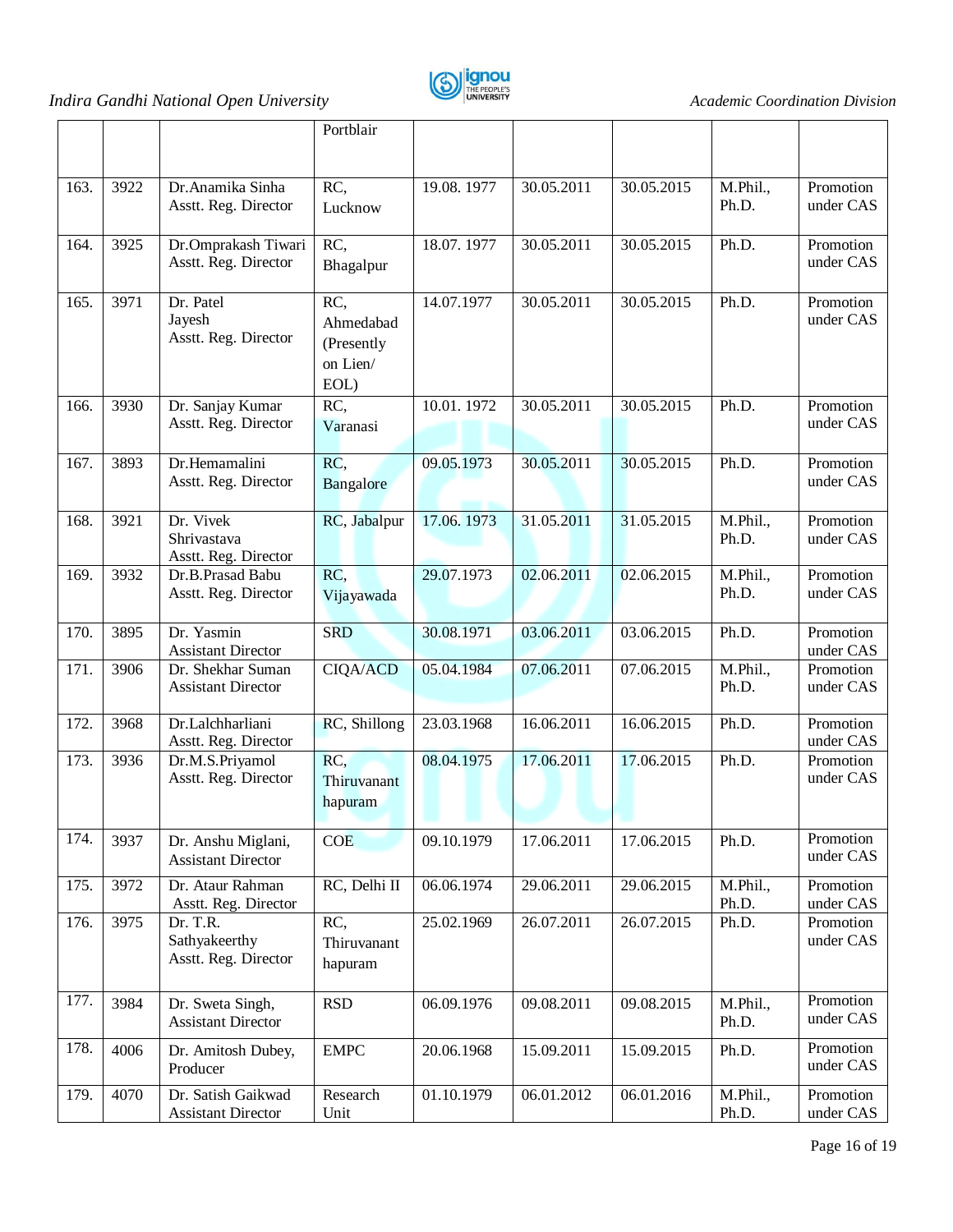

| 180. | 4108 | Dr. Khusnuda Nilofer<br>Asstt. Reg. Director                      | <b>RC/RSD</b>           | 05.08.1978 | 17.04.2012 | 17.04.2016 | M.Phil.,<br>Ph.D. | Promotion<br>under CAS |
|------|------|-------------------------------------------------------------------|-------------------------|------------|------------|------------|-------------------|------------------------|
| 181. | 4114 | Dr. Shravan Kumar<br>Pandey<br>Asstt. Reg. Director               | RC,<br>Varanasi         | 16.03.1972 | 19.04.2012 | 19.04.2016 | Ph.D.             | Promotion<br>under CAS |
| 182. | 4122 | Dr. Muktiyar Ali,<br>Asstt. Reg. Director                         | RC, Jodhpur             | 14.11.1976 | 20.04.2012 | 20.04.2016 | Ph.D.             | Promotion<br>under CAS |
| 183. | 2548 | Sh. K. Venkataraman<br>Producer                                   | <b>EMPC</b>             | 03.07.1963 | 15.06.1988 | 23.04.2016 | M.Phil.,<br>Ph.D. | Promotion<br>under CAS |
| 184. | 4125 | Dr. Y.<br>Venkateshwarlu<br>Asstt. Reg. Director                  | RC, Nagpur              | 05.02.1968 | 23.04.2011 | 23.04.2016 | M.Phil.,<br>Ph.D. | Promotion<br>under CAS |
| 185. | 4137 | Dr. Ragini Kumari<br>Asstt. Reg. Director                         | RC, Ranchi              | 28.01.1975 | 23.04.2011 | 23.04.2016 | M.Phil.,<br>Ph.D. | Promotion<br>under CAS |
| 186. | 4149 | Dr. Asif Iqbal,<br>Asstt. Reg. Director                           | RC, Patna               | 05.06.1972 | 23.04.2012 | 23.04.2016 | M.Phil.,<br>Ph.D. | Promotion<br>under CAS |
| 187. | 4118 | Dr. Malik Rashid<br>Faizal<br>Asstt. Reg. Director                | RC, Aligarh             | 25.08.1977 | 27.04.2011 | 27.04.2016 | M.Phil.,<br>Ph.D. | Promotion<br>under CAS |
| 188. | 4117 | Dr. Mayonmi<br>Shimray,<br>Asstt. Reg. Director<br>$&$ RD $(I/c)$ | RC, Kohima              | 23.03.1972 | 30.04.2012 | 30.04.2016 | Ph.D.             | Promotion<br>under CAS |
| 189. | 4119 | Dr. Bansidhar Barik<br>Asstt. Reg. Director                       | RC, Koraput             | 02.07.1967 | 01.05.2011 | 01.05.2016 | Ph.D.             | Promotion<br>under CAS |
| 190. | 4124 | Dr. Saroj Kumar<br>Mishra<br>Asstt. Reg. Director                 | RC, Deoghar             | 05.01.1963 | 03.05.2011 | 03.05.2016 | Ph.D.             | Promotion<br>under CAS |
| 191. | 4135 | Dr. N. Samungou,<br>Singh,<br>Asstt. Reg. Director                | RC, Shillong            | 01.03.1976 | 04.05.2012 | 04.05.2016 | M.Phil.,<br>Ph.D. | Promotion<br>under CAS |
| 192. | 4126 | Dr. Arshia Hussain,<br>Asstt. Reg. Director                       | RC, Delhi I             | 09.06.1983 | 07.05.2012 | 07.05.2016 | Ph.D.             | Promotion<br>under CAS |
| 193. | 4136 | Dr. Rupali Srivastava<br>Asstt. Reg. Director                     | RC, Jodhpur             | 28.02.1974 | 11.05.2011 | 11.05.2016 | Ph.D.             | Promotion<br>under CAS |
| 194. | 4127 | Dr. Rammurti Meena<br>Asstt. Reg. Director                        | RC,<br>Ahmedabad        | 26.06.1970 | 14.05.2011 | 14.05.2016 | M.Phil.,<br>Ph.D. | Promotion<br>under CAS |
| 195. | 4138 | Dr. B.N. Devendra<br>Asstt. Reg. Director                         | RC, Bijapur             | 01.10.1975 | 15.05.2012 | 15.05.2016 | Ph.D.             | Promotion<br>under CAS |
| 196. | 4134 | Dr. Pravat Kumar<br>Jena,<br>Asstt. Reg. Director                 | RC,<br>Bhubaneshw<br>ar | 07.07.1976 | 29.05.2012 | 29.05.2016 | M.Phil.,<br>Ph.D. | Promotion<br>under CAS |
| 197. | 1325 | Dr. Mohd. Kausar,<br>Programme Officer                            | <b>EMPC</b>             | 10.01.1961 | 02.07.2011 | 02.07.2016 | Ph.D.             | Promotion<br>under CAS |
| 198. | 1546 | Sh. Manoj Kumar,<br>Singh,                                        | <b>EMPC</b>             | 02.10.1971 | 02.07.2011 | 02.07.2016 | M.Phil.           | Promotion<br>under CAS |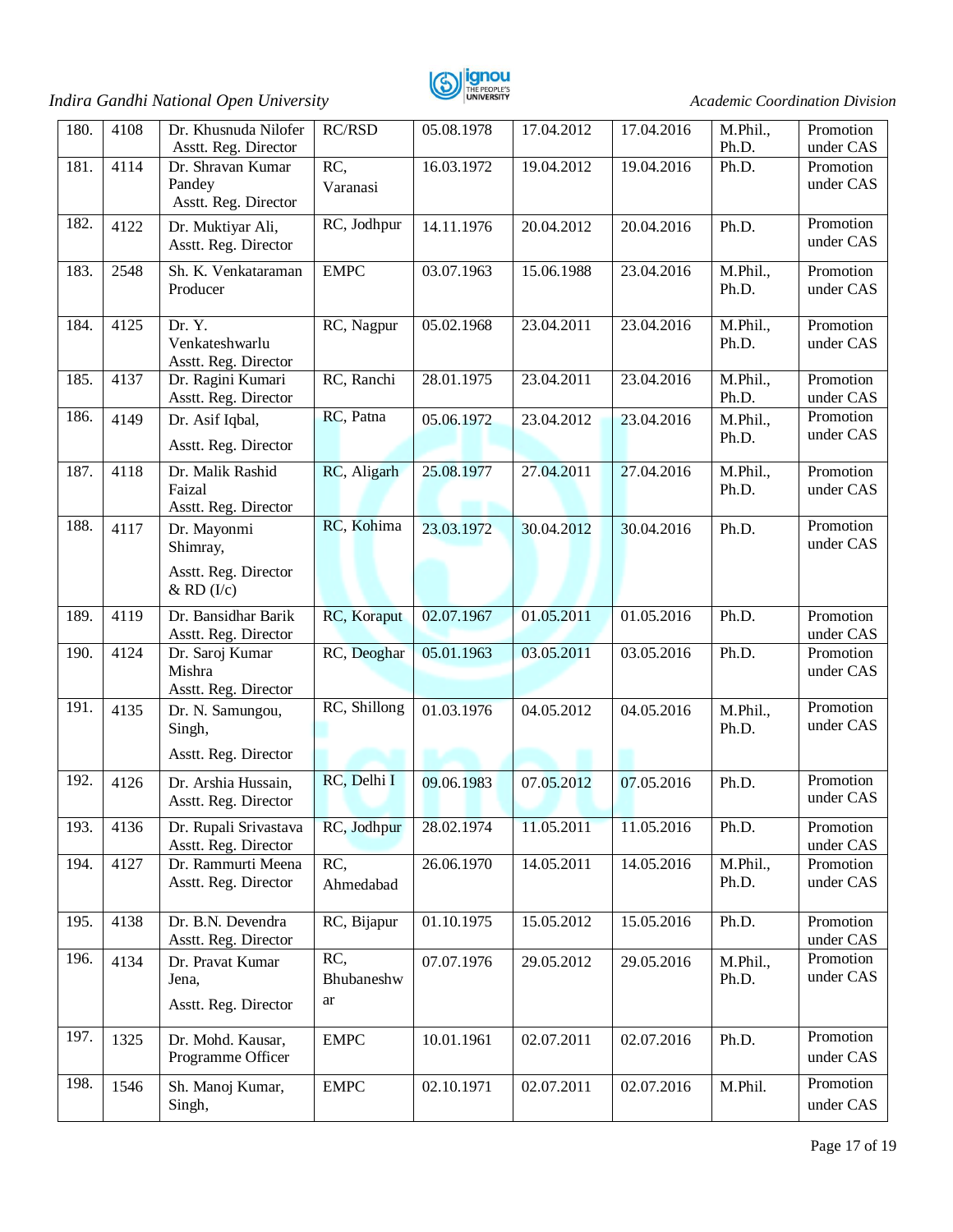

|      |      | Producer                                                   |                  |            |            |            |         |                        |
|------|------|------------------------------------------------------------|------------------|------------|------------|------------|---------|------------------------|
| 199. | 4123 | Dr. Anita Pahadiya,<br>Asstt. Reg. Director                | RC, Jabalpur     | 02.08.1975 | 10.05.2012 | 11.11.2016 | Ph.D.   | Promotion<br>under CAS |
| 200. | 4120 | Sh. G. Anbalagan<br>Asstt. Reg. Director                   | RC, Madurai      | 10.03.1973 | 02.05.2011 | 02.05.2017 | M.A.    | Promotion<br>under CAS |
| 201. | 2705 | Sh. Vikram Singh<br>Asstt. Reg. Director<br>$&$ RD $(I/c)$ | RC, Jammu        | 31.07.1981 | 11.05.2011 | 11.05.2017 | M.A.    | Promotion<br>under CAS |
| 202. | 4129 | Sh. Madhaba Kumar<br>Bisoyi<br>Asstt. Reg. Director        | RC, Koraput      | 03.11.1976 | 14.05.2012 | 14.05.2017 | M.Phil. | Promotion<br>under CAS |
| 203. | 3913 | Sh. Ashish Kumar<br>Awadhiya<br><b>Assistant Director</b>  | $\overline{IUC}$ | 30.06.1980 | 09.06.2011 | 09.06.2017 | M.Sc.   | Promotion<br>under CAS |
| 204. | 3955 | Ms. Reena Boro,<br>Producer                                | <b>EMPC</b>      | 02.06.1983 | 01.07.2011 | 01.07.2017 | M.A.    | Promotion<br>under CAS |
| 205. | 1226 | Shri Santosh Kumar<br>P,<br>Producer                       | <b>EMPC</b>      | 15.05.1964 | 02.07.2011 | 02.07.2017 | M.A.    | Promotion<br>under CAS |
| 206. | 1217 | Sh. Manoj Bhatnagar,<br>Producer                           | <b>EMPC</b>      | 14.01.1968 | 02.07.2011 | 02.07.2017 | M.A.    | Promotion<br>under CAS |
| 207. | 1334 | Dr. Jatindra Jit Kour,<br>Producer                         | <b>EMPC</b>      | 16.05.1969 | 02.07.2011 | 02.07.2017 | Ph.D.   | Promotion<br>under CAS |
| 208. | 3973 | Shri Mukesh Yadav,<br>Producer                             | <b>EMPC</b>      | 02.03.1974 | 27.07.2011 | 27.07.2017 | M.A.    | Promotion<br>under CAS |
| 209. | 3977 | Ms. Ahuni Pou,<br>Producer                                 | <b>EMPC</b>      | 12.02.1982 | 01.08.2011 | 01.08.2017 | M.A.    | Promotion<br>under CAS |
| 210. | 1222 | Sh. Dinesh K.<br>Diwakar,<br>Producer                      | <b>EMPC</b>      | 02.01.1963 | 09.11.2011 | 09.11.2017 | M.A.    | Promotion<br>under CAS |

#### **LIST OF ACADEMIC STAFF Academic level 10 of 7th CPC (RS.15600-39100, AGP-RS.6000/- of 6th CPC)**

| SL.<br>N <sub>O</sub> | EMP.<br>ID | <b>NAME</b>                                 | DIVISION/CE<br>NTRE/UNIT<br>ETC. | DATE OF<br><b>BIRTH</b> | Date of<br>joining in<br>the Univ.<br>(Stage I) | DATE OF<br><b>APPROVAL</b><br>OF<br><b>APPOINTMEN</b><br>T BY BOM | Higher<br>Qualificati<br><sub>on</sub> | Whether<br>Direct or<br><b>CAS</b> |
|-----------------------|------------|---------------------------------------------|----------------------------------|-------------------------|-------------------------------------------------|-------------------------------------------------------------------|----------------------------------------|------------------------------------|
| 211.                  | 2213       | Sh. Namboothripad P<br>Asstt. Reg. Director | RC, Mumbai                       | 02.06.1975              | 24,04,2006                                      | 01.04.2006                                                        | M.Sc.                                  | Direct<br>recruitment              |
| 212.                  | 2209       | Sh. Sher Singh,<br>Asstt. Reg. Director     | RC, Jaipur                       | 25.05.1978              | 19.09.2006                                      | 01.04.2006                                                        | M.Phil.                                | Direct<br>recruitment              |